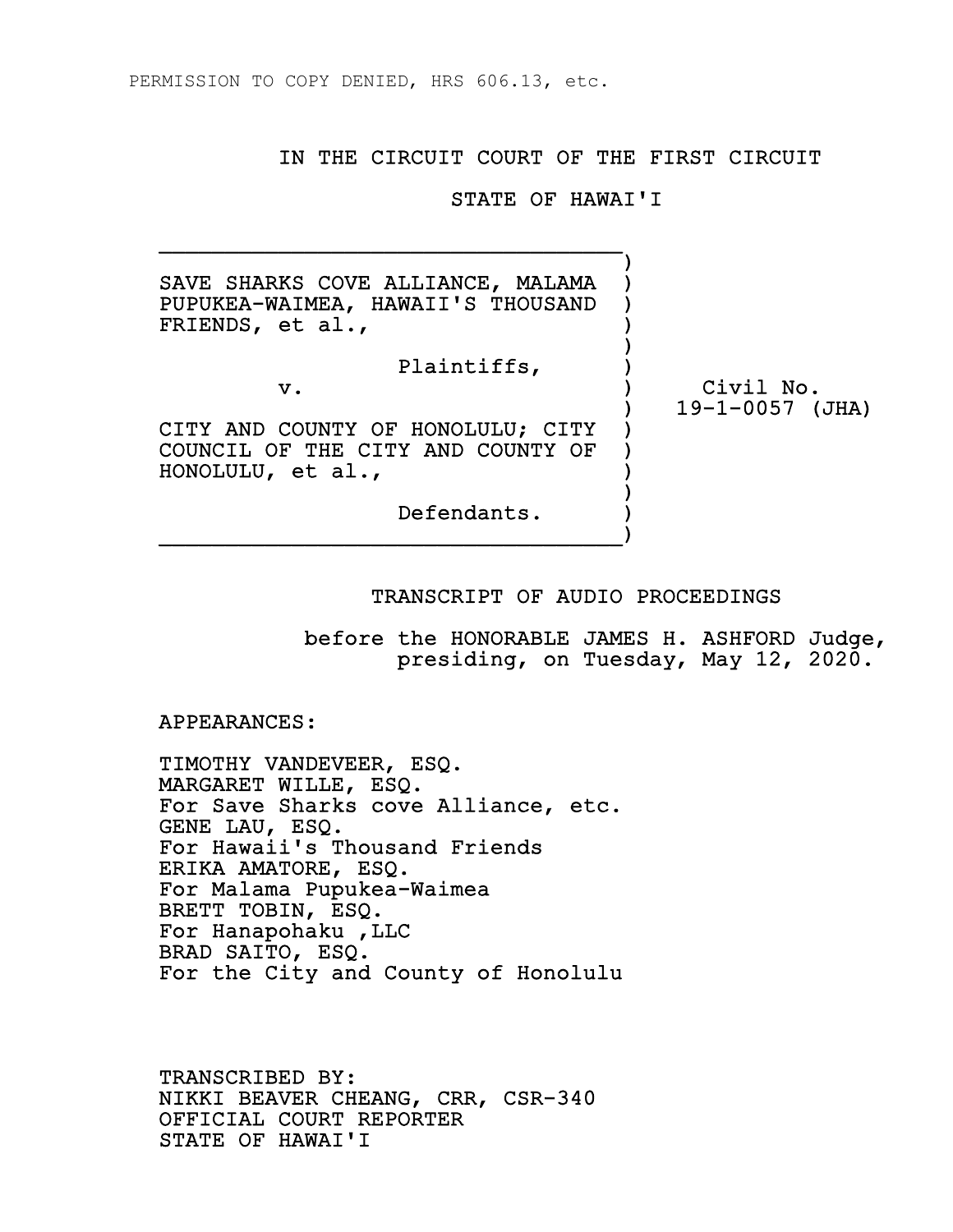| 1  | * * * I N D E X * * *                                                                                                                                                                                                                        |                               |
|----|----------------------------------------------------------------------------------------------------------------------------------------------------------------------------------------------------------------------------------------------|-------------------------------|
| 2  |                                                                                                                                                                                                                                              | <u>Page</u>                   |
| 3  | Discussion re: Slap Action<br>Inclination by the Court<br>Argument by Ms. Amatore<br>Ruling by the Court<br>Discussion re: Rule 12(b)<br>Inclination by the Court<br>Argument by Ms. Amatore<br>Argument by Mr. Tobin<br>Ruling by the Court |                               |
| 4  |                                                                                                                                                                                                                                              | 6<br>6<br>7<br>$\overline{7}$ |
| 5  |                                                                                                                                                                                                                                              |                               |
| 6  |                                                                                                                                                                                                                                              | 8<br>8<br>10                  |
| 7  |                                                                                                                                                                                                                                              | 11<br>16                      |
| 8  |                                                                                                                                                                                                                                              |                               |
| 9  | Discussion re: Noerr-Pennington Doctrine<br>Argument by Ms. Amatore                                                                                                                                                                          | 16<br>17                      |
| 10 | Argument by Mr. Tobin<br>Further argument by Ms. Amatore<br>Inclination by the Court<br>Ruling by the Court                                                                                                                                  | 19<br>21<br>31                |
| 11 |                                                                                                                                                                                                                                              | 33                            |
| 12 |                                                                                                                                                                                                                                              |                               |
| 13 |                                                                                                                                                                                                                                              |                               |
| 14 |                                                                                                                                                                                                                                              |                               |
| 15 |                                                                                                                                                                                                                                              |                               |
| 16 |                                                                                                                                                                                                                                              |                               |
| 17 |                                                                                                                                                                                                                                              |                               |
| 18 |                                                                                                                                                                                                                                              |                               |
| 19 |                                                                                                                                                                                                                                              |                               |
| 20 |                                                                                                                                                                                                                                              |                               |
| 21 |                                                                                                                                                                                                                                              |                               |
| 22 |                                                                                                                                                                                                                                              |                               |
| 23 |                                                                                                                                                                                                                                              |                               |
| 24 |                                                                                                                                                                                                                                              |                               |

25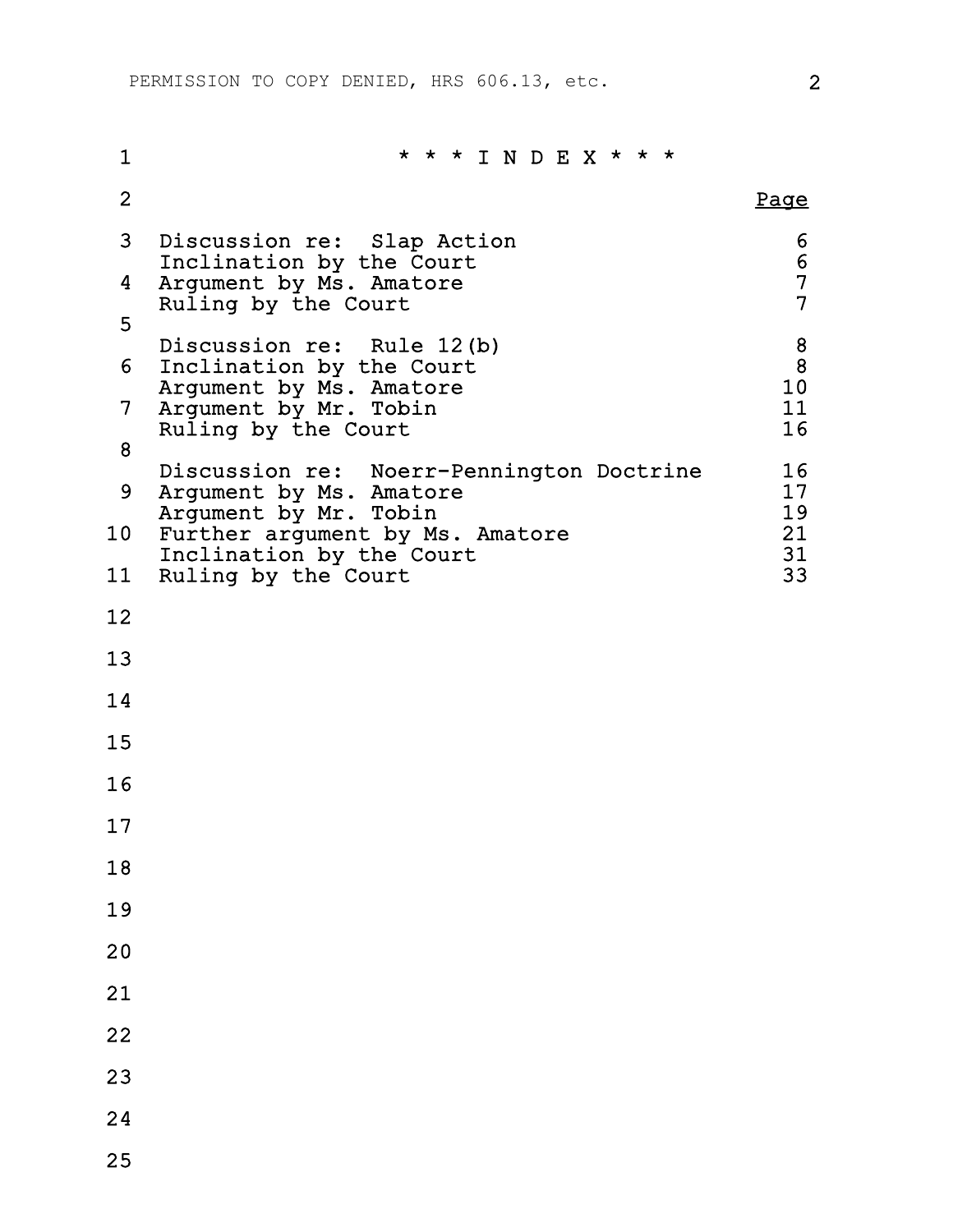1 \* \* \* P R O C E E D I N G S \* \* \* 2 May 12, 2020 3 4 THE BAILIFF: Calling Civil No. 19-1-57, 5 save Sharks Cove Alliance versus City and County of 6 Honolulu for counterclaim-defendants' joint motion for 7 judgment on the pleadings. 8 Appearances, please. 9 MR. VANDEVEER: Morning, Your Honor. Tim 10 Vandeveer on behalf of counterclaim-defendant Save 11 Sharks Cove Alliance, Larry Mc Elheny, John Thielst and 12 Cora Sanchez. 13 THE COURT: Good morning. 14 MR. LAU: Morning, Your Honor. Gene Lau on 15 behalf of counterclaim-defendant Hawaii's Thousand 16 Friends. 17 THE COURT: Good morning, Mr. Lau. 18 MS. AMATORE: Good morning, Your Honor. 19 Erika Amatore on behalf of counterclaim-defendant Malama 20 Pupukea-Waimea. I'll be arguing on behalf of the 21 counterclaim defendant. 22 THE COURT: Okay. Good morning. 23 MR. TOBIN: Good morning, Your Honor. 24 Brett Tobin on behalf of the counterclaimant Hanapohaku. 25 THE COURT: Good morning.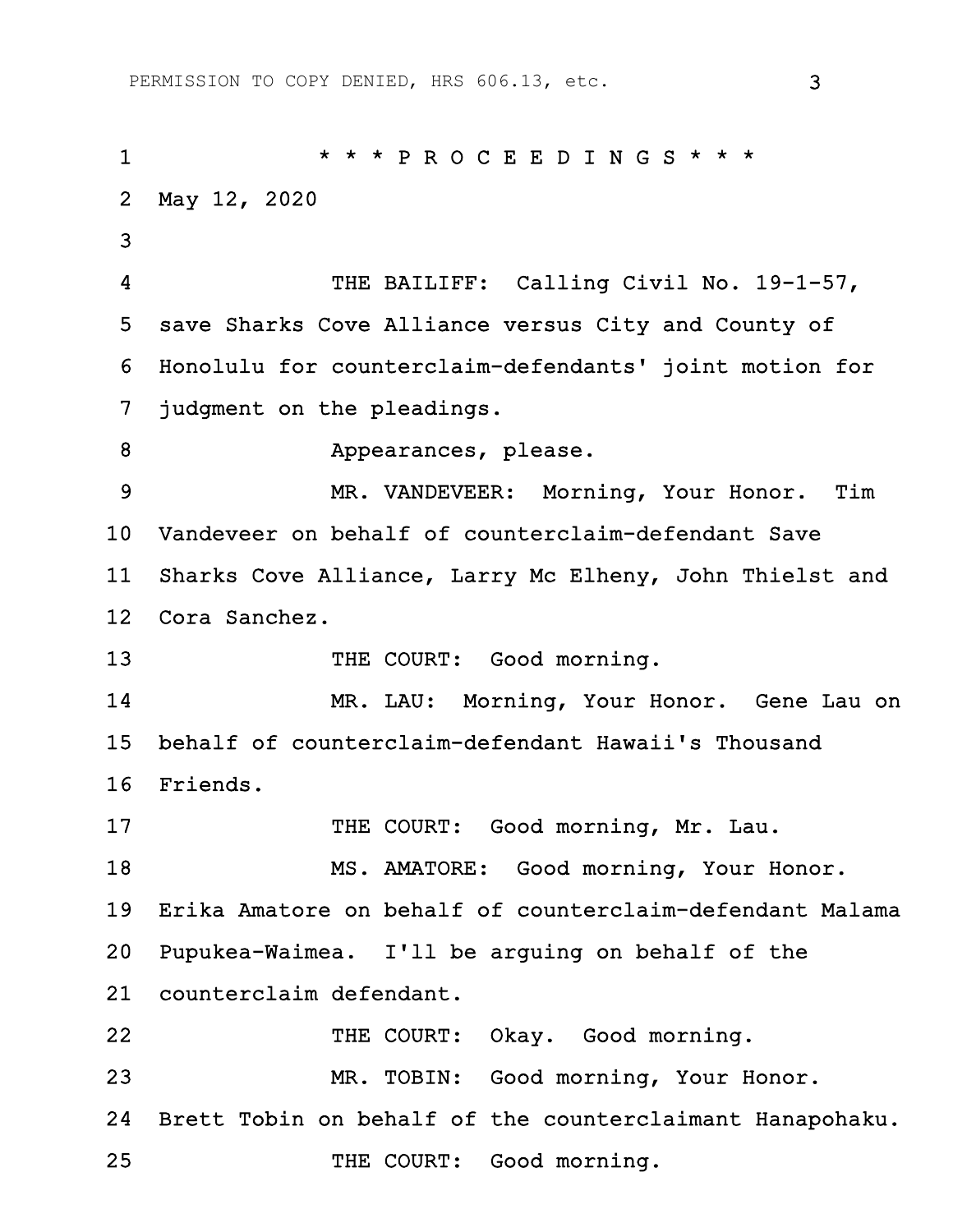1 MR. SAITO: Good morning, Your Honor. Brad 2 Saito, Deputy Corporation Counsel for the City. 3 THE COURT: Good morning. 4 MR. VANDEVEER: Your Honor, this is Tim 5 Vandeveer. Margaret Wille is also joining us via video, 6 although she's having some audio issues, but she's 7 also on behalf of counterclaim-defendants Sharks Cove 8 Alliance, Larry Mc Elheny, John Thielst and Cora 9 Sanchez. 10 THE COURT: Okay. Good morning to both of 11 you. 12 Okay. So, counsel, could each of you hear 13 the other attorneys as they spoke, as well as me when I 14 speak? If anyone believes they have an audio problem, 15 please speak up now, and before you answer my question, 16 Mr. Lau, when you spoke it was very faint, so if you 17 could either get closer to your microphone or speak 18 louder, that would help me at least. 19 But that aside, does anybody believe they 20 have any audio problems? If I hear nothing, then I'll 21 assume the answer's no from everyone. 22 And the record will reflect silence, which 23 is presumably a good thing at this point. If anybody 24 believes that they have a problem with the audio at some 25 point, please interrupt whoever is speaking at that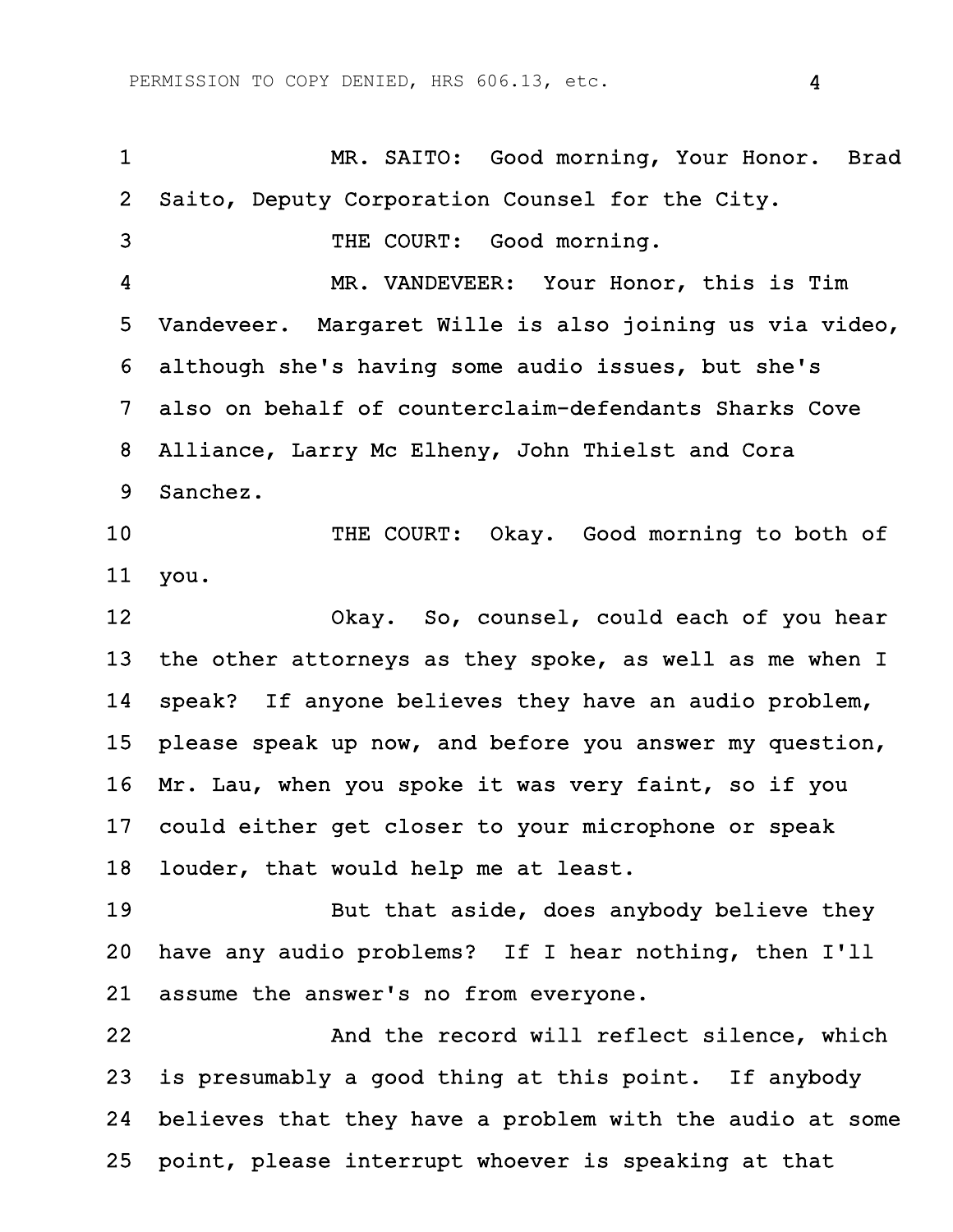1 time, including myself.

2 If you folks cannot hear, we have a 3 problem, and that's far more important to identify and 4 rectify the problem, than for me to keep speaking 5 blissfully ignorant of that problem. So thank you for 6 that.

7 Second preliminary point, when each of you 8 speak, please start by identifying yourself so that the 9 record is clearer in the future when this -- if this is 10 transcribed.

11 Third point, if you -- if someone else is 12 speaking and you feel an urgent desire to be heard, 13 before we move on, please raise your hand, sort of like 14 a student in class telling the teacher, Ooh-ooh, I want 15 to answer that question, and that will be an indication 16 to me that you at least desire to be heard promptly, 17 whether I respond favorably remains to be seen.

18 Along that -- on that point, I have one 19 last disclosure, so to speak at most. I have a 9:30 20 hearing on a motion for summary judgment and a motion to 21 compel, so we have a limited amount of time, I apologize 22 for that, we're just very busy at this point in time. 23 So we need to be very cognizant of the limited amount of 24 time.

25 With that being said, rather than let the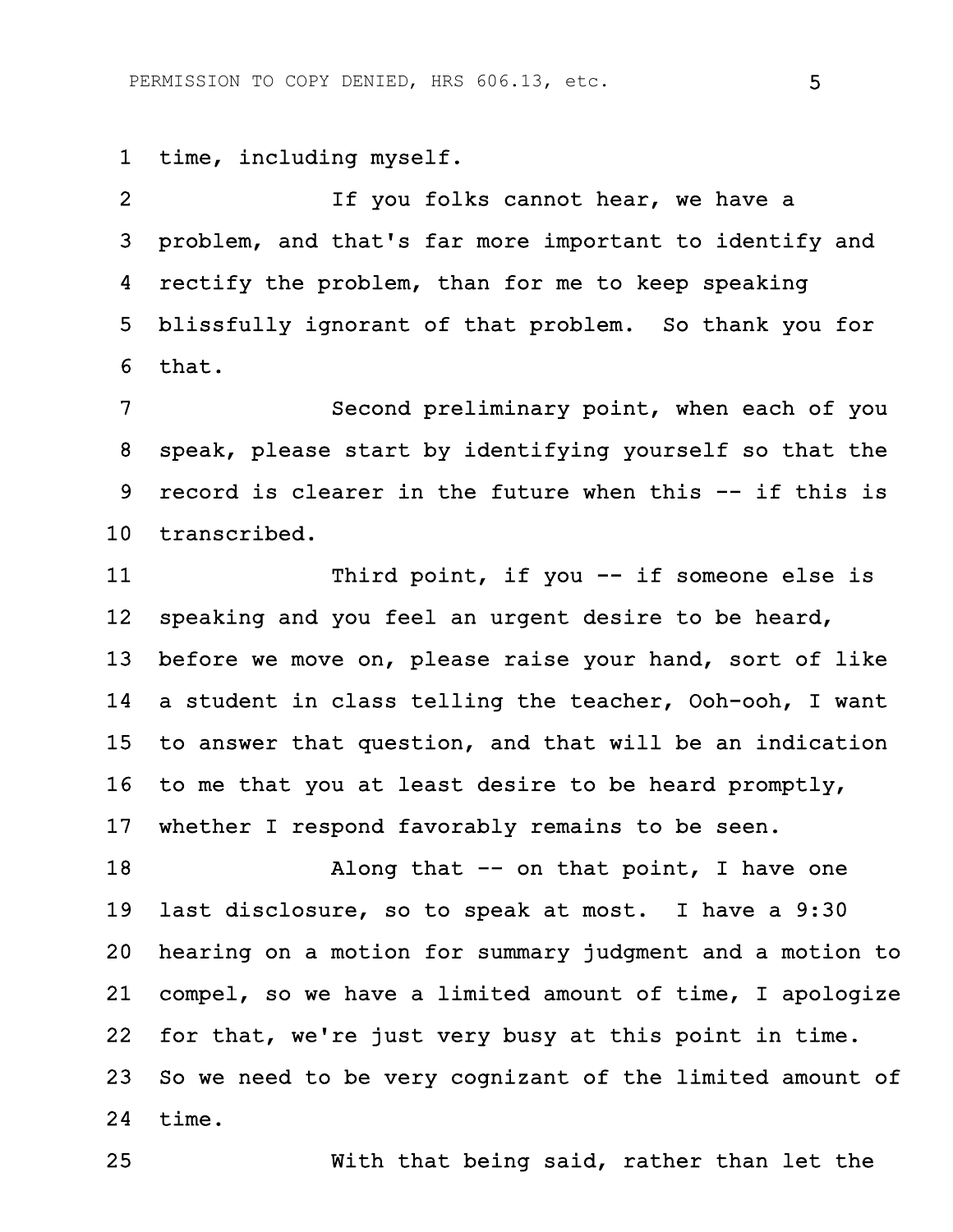1 attorneys start with whatever their prepared arguments 2 might be, I'm going to direct the order of argument, 3 because I'm going to try to make sure that we get 4 through all three of the big issues that the motion 5 presents today in the time that we have.

6 **If we talk too long on one topic, I may** 7 well just push this into the next topic because I want 8 to cover all three in varying amounts of time, some I 9 think take more time than others.

10 So, we're going to start with the slap 11 portion of the argument, then move on to the 12 Rule 12(b) argument and then finally address the 13 Noerr-Pennington Doctrine.

14 So starting with the slap action, as to 15 whether the counterclaim is a slap action, I'm going to 16 tell you my inclination and see who cares to respond, 17 we'll go from there.

18 I'm inclined to find that this is not a 19 slap action because it is not based solely on any 20 plaintiffs' public participation before a government 21 body, i.e., it is not based solely on any plaintiffs' 22 oral or written testimony submitted or provided to a 23 government body.

24 Is there anything that anyone would like to 25 argue or address given my inclination? Ms. Amatore.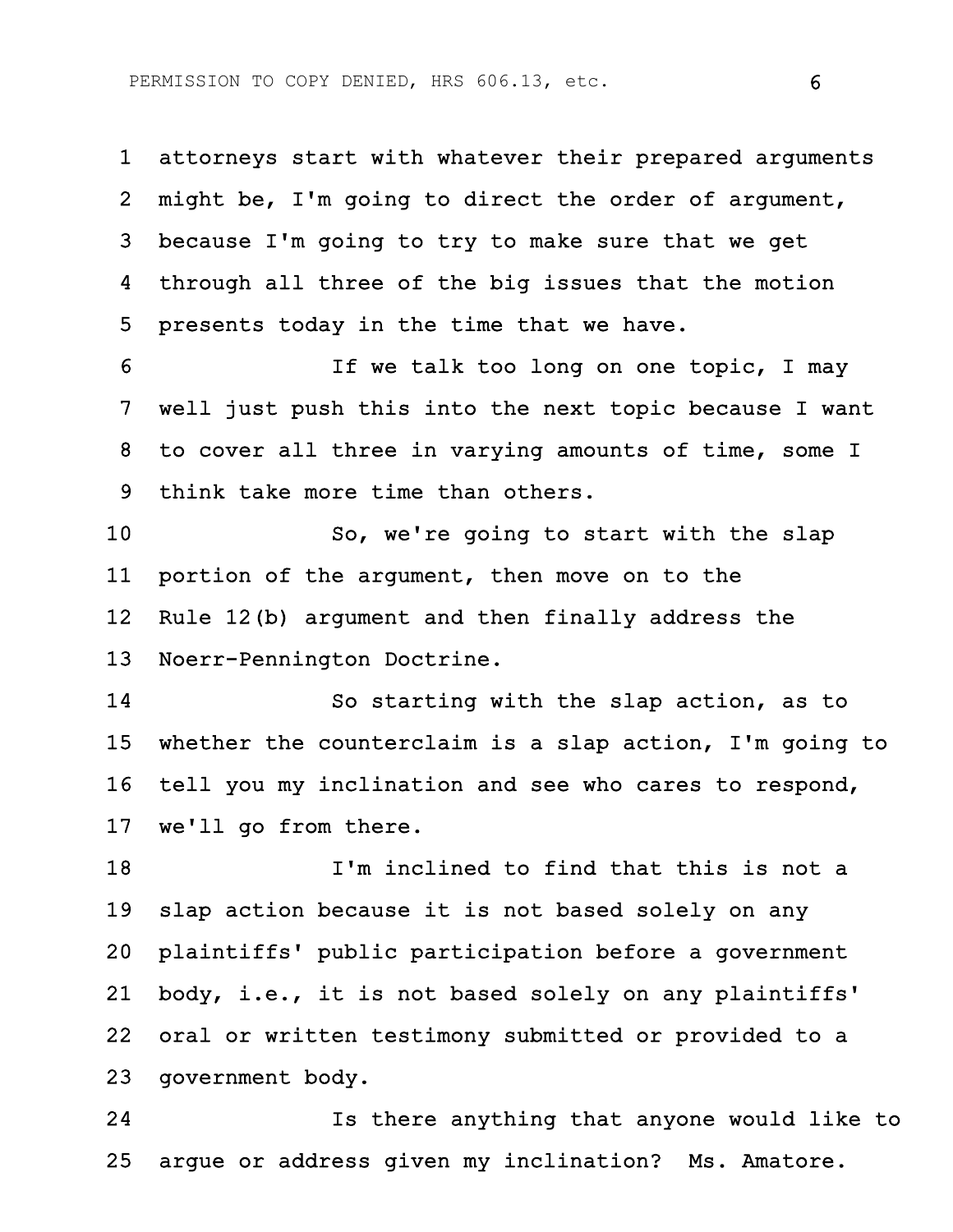1 MS. AMATORE: This is Erika Amatore, thank 2 you. The only thing that I want to say is that we 3 believe that the complaint constitutes testimony under 4 the statute.

5 THE COURT: And I have read the briefs, 6 which I neglected to state at the outset, this is 7 Judge Ashford by the way, I'm breaking my own rule. 8 Ms. Amatore, is there anything that you 9 want to expand upon? At present I'm going to stick with 10 my inclination, but I want to give everyone the 11 opportunity to make a record and to argue if they feel 12 the need to.

13 MS. AMATORE: Yes, Your Honor. This is 14 Erika Amatore. Only that the term "testimony" is not 15 defined in the statute.

16 Testimony can mean statements made under 17 oath, but it also can be a (indiscernible) 18 communication, and with the [break in audio] liberally 19 interpret the statute, I think that the complaint can

20 fall within the definition of testimony under the 21 statute.

22 THE COURT: Okay. Ms. Amatore, appreciate 23 your argument, as well as your brevity. Notwithstanding 24 that, I will stick with my inclination.

25 And with respect to the argument of that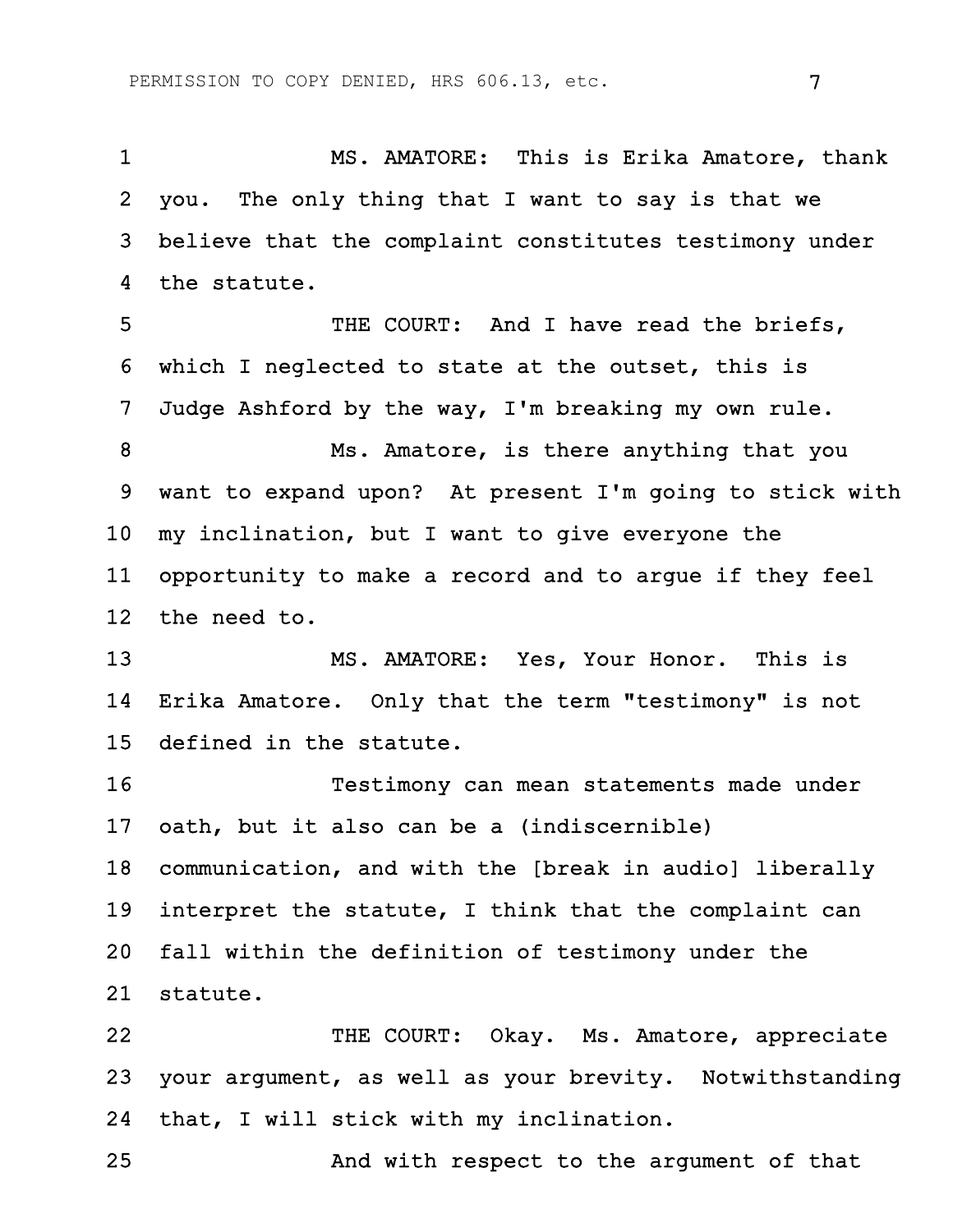1 the counterclaim is a slap action, the motion is denied 2 on that particular basis.

3 With that, I'm going to move to the issue 4 of plaintiffs' arguments concerning Rule 12 of the 5 Hawaii Rules of Civil Procedure, and whether claims have 6 been stated on which relief can be granted.

7 Again, I'm going to give you my 8 inclinations on the two counts, and then turn to the 9 attorneys to see what they would like to argue, given my 10 inclinations, as well as given anything that opposing 11 counsel might argue.

12 **In short, before I get to the logic, in** 13 short, I am inclined to deny the motion with respect to 14 count 2 for tortious interference, and grant the motion 15 with respect to count 1 for abuse of process.

16 **I'll give you my reasoning, and then we can** 17 have an opportunity for you folks to respond as you see 18 fit, and we'll see where I end up.

19 With respect to count 2 for tortious 20 interference with prospective business, the issue here 21 is whether the developer has alleged all of the 22 essential elements of a tortious interference claim. 23 I find that the developer has done so in

24 the counterclaim. Plaintiffs argue that the developer 25 cannot and has not alleged a purposeful intent more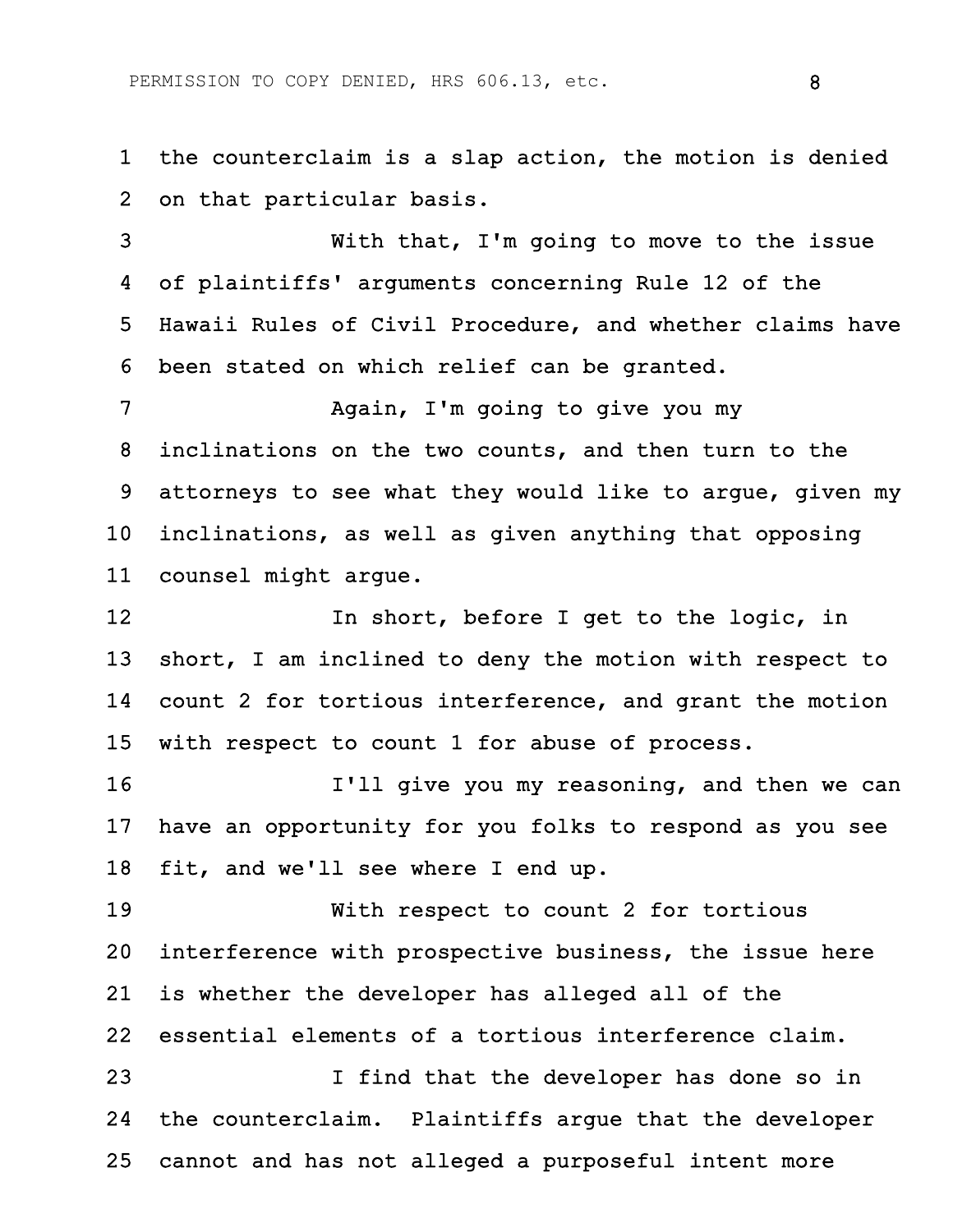1 culpable than mere intent.

2 When I look at paragraph 33 of the 3 counterclaim, however, I see that it asserts that the 4 plaintiffs "are willfully and intentionally interfering" 5 with the developer's existing and prospective tenants. 6 That allegation clearly satisfies the 7 pleading requirement in my view, particularly in light 8 of the Supreme Court's decision in *Bank of America* 9 *versus Reyes-Toledo*. 10 Whether the developer can prove the intent 11 element at trial or withstand the motion for summary 12 judgment those are other matters, but that are not at 13 issue today. 14 Today addresses only whether, if all of the 15 factual allegations on the count are deemed true, 16 whether the developer could prevail, I believe the 17 answer is yes. 18 Therefore, I'm inclined to deny the motion 19 with respect to count 2. I'm going to tell you my 20 inclina -- or give you more thoughts on the abuse of 21 process inclination, and then I will turn it over to you 22 folks. 23 So with respect to count 1 for abuse of 24 process, I'm inclined to find that the counterclaim does

25 not assert an ulterior purpose -- I'm sorry, please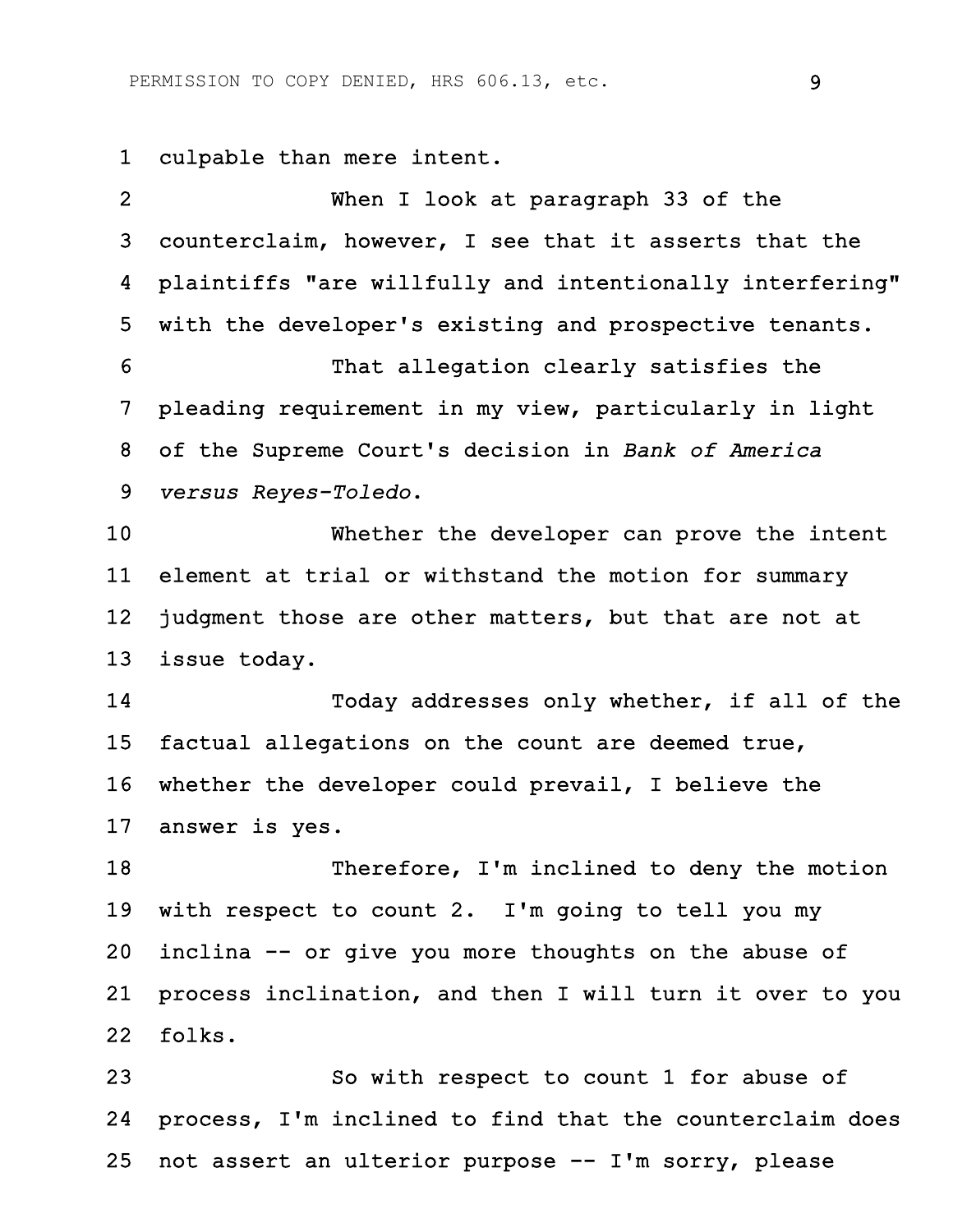1 strike that or ignore what I said because I'm going to 2 correct myself.

3 I'm inclined to find that the counterclaim 4 does assert an ulterior purpose, that of indefinitely 5 delaying the project until the developer runs out of 6 funding or abandons the project entirely.

7 However, with respect to the second 8 essential element of abuse of process, I'm inclined to 9 find that the counterclaim does not allege a willful act 10 distinct from the use of process per se.

11 The only allegation in the counterclaim 12 that addresses the willful act element is paragraph 27, 13 as far as I can tell, which allegations that the 14 plaintiffs willfully and continuously made libelous and 15 untrue statements about the developer in an effort to 16 raise support and to poison public sentiment against the 17 project and the developer.

18 But those alleged acts or efforts are not 19 abuse of process, instead those acts are outside of the 20 lawsuit, therefore, even taking all of the factual 21 allegations of the counterclaim as true, I'm inclined to 22 find that it does not state a claim for abuse of process 23 on which relief can be granted.

24 Thank you for bearing with me. Any 25 response from counsel? Ms. Amatore.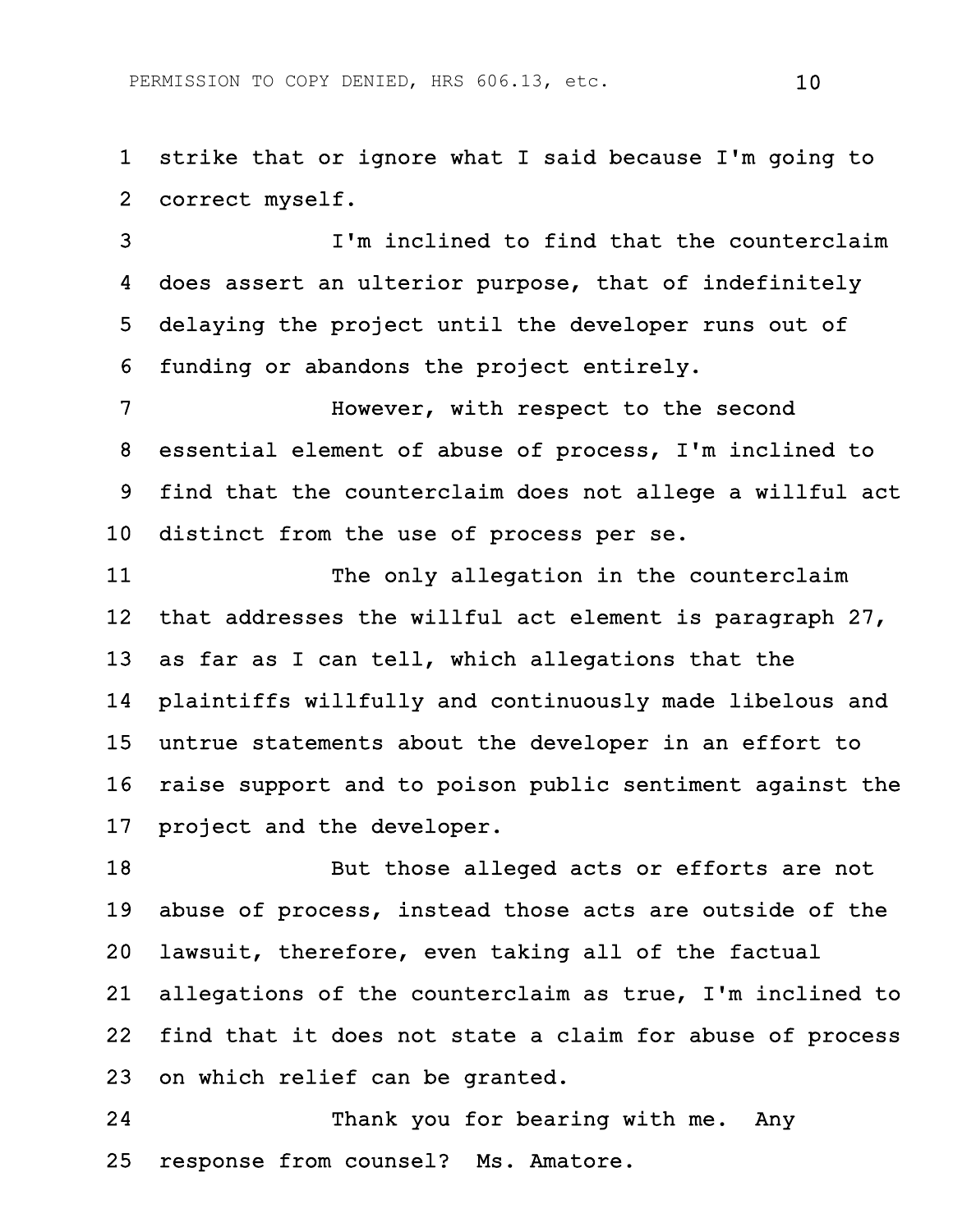1 MS. AMATORE: On the tortious interference 2 claim, the third element involved a purposeful intent to 3 interfere [break in audio] 4 THE COURT: Ms. Amatore, I apologize. 5 Could you start over again. The audio is breaking up to 6 some degree, and I want to be sure I hear you. It's 7 very important. Thank you. 8 MS. AMATORE: Yes. The third element of 9 the tortious interference claim involved a purposeful 10 intent to interfere. 11 That purposeful intent under *HMA v. HMSA* 12 does require an improper objective or wrongful means. 13 Paragraph 33 of the counterclaim alleges 14 that Save Sharks Cove willfully and intentionally 15 interfering with the tenants' relationship by speaking 16 to current operations and delay or prevent future ones, 17 that in itself isn't improper or wrongful and, 18 therefore, we don't think that it meets the elements of 19 the claim. 20 THE COURT: Okay. Thank you. Mr. Tobin 21 anything? 22 MR. TOBIN: Your Honor, this is Brett 23 Tobin. I don't think I have anything if your 24 inclination is still the same. If you're persuaded by 25 the argument, I think the response received that,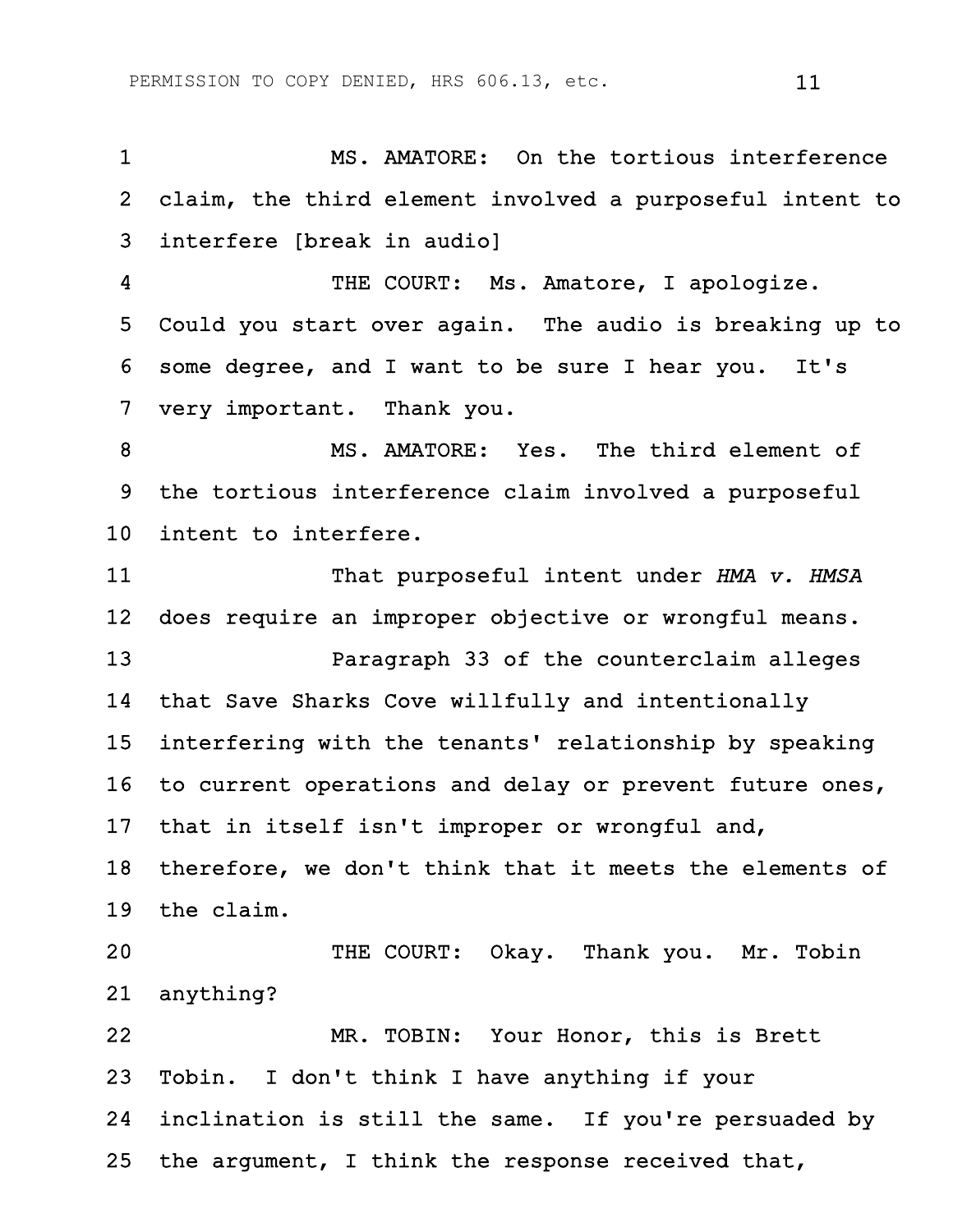1 obviously, the argument that they can delay the case at 2 an injunction or something, that's [break in audio] 3 But I think the key to our allegation is 4 that it's improper, and that you can't just -- just 5 because the lawsuit seeks an objective that would be 6 proper if you had the basis for it, doesn't mean that we 7 can't claim that it's improper because we don't think 8 they have a basis. 9 THE COURT: Okay. Thank you, Mr. Tobin. 10 Is there anyone else who would like to be 11 heard on this point? And the record will reflect no 12 response, and I do have visual contact with all of the 13 counsel who appeared. No one's raised their hand, so I 14 assume we don't have an audio problem. 15 Okay. My inclination remains unchanged, so 16 for the reasons that I've previously stated, the motion 17 is grand with respect to count 1 for abuse of process. 18 On the Rule 12 issue, denied with respect to the 19 intentional inference. 20 MR. TOBIN: Your Honor. 21 THE COURT: Mr. Tobin? 22 MR. TOBIN: Your Honor, I'm sorry, I 23 thought we were just addressing the tortious 24 interference part at first 'cause that was all that 25 Ms. Amatore stated.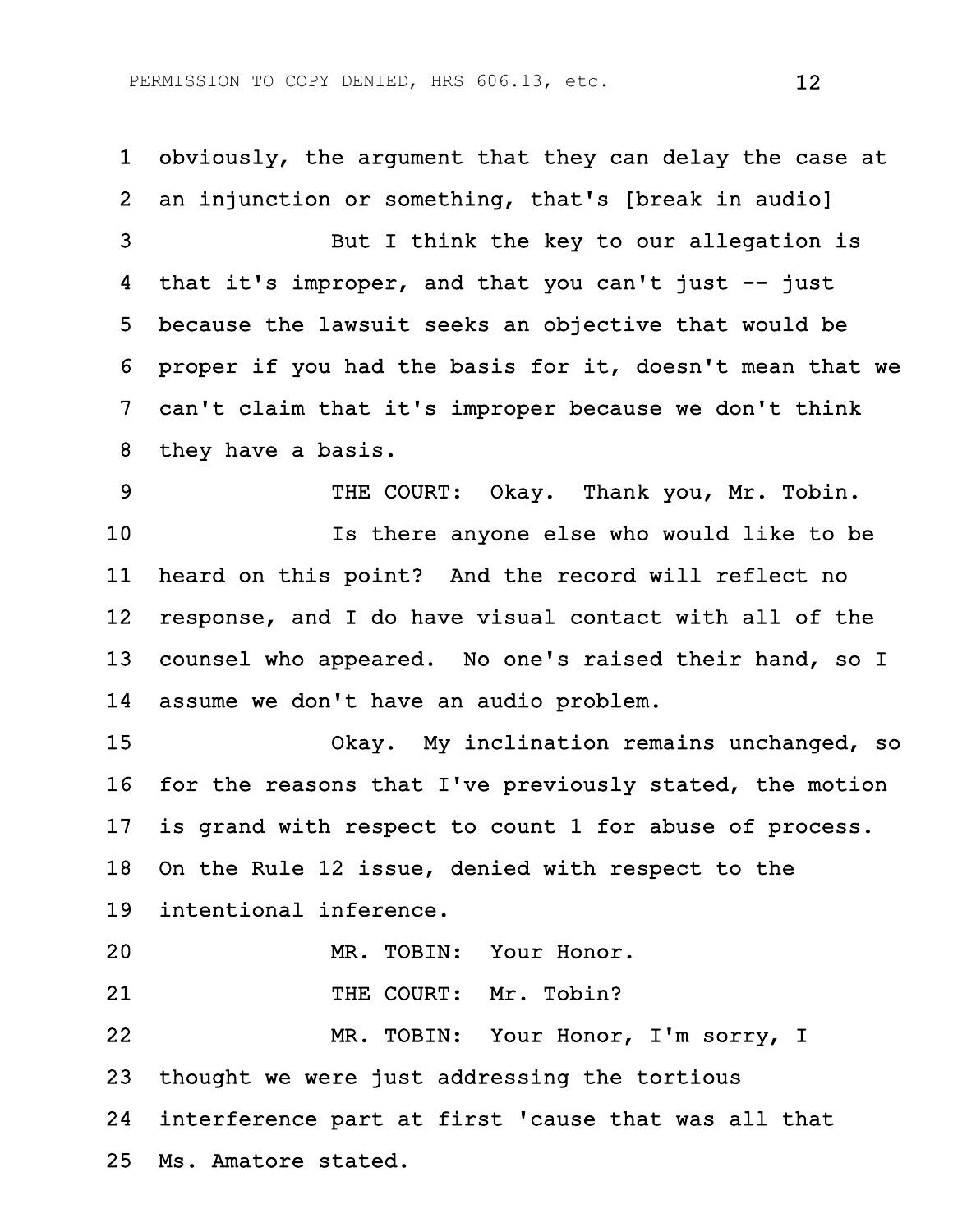1 I'd actually like to address the abuse of 2 process at this time.

3 THE COURT: Okay, so I understand now. I 4 was not puzzled by your response, but I perhaps assumed 5 too much. So why don't you move on, please.

6 MR. TOBIN: You were right to be puzzled if 7 I had just decided to sit by.

8 Yeah, I think on the abuse of process, 9 Your Honor, you know we recognize this is a difficult 10 point to thread the needle on because of the distinction 11 between abuse of process and malicious prosecution, you 12 have to have this separate meaningful act, it can't be 13 just abuse of process by itself, but it also can't be so 14 far removed from abuse of process that it's now not in 15 the claim.

16 And our allegation is that the social media 17 disinformation campaign that was engaged in was 18 inexplicably linked to the lawsuit itself because the -- 19 they're using that as a fundraising arm for the 20 litigation and support to the litigation.

21 But at the same time they're stating things 22 on social media that they know that they can't say in a 23 court proceedings because they know they don't have the 24 basis to support the [break in audio]

25 So the two kind of go hand in hand, and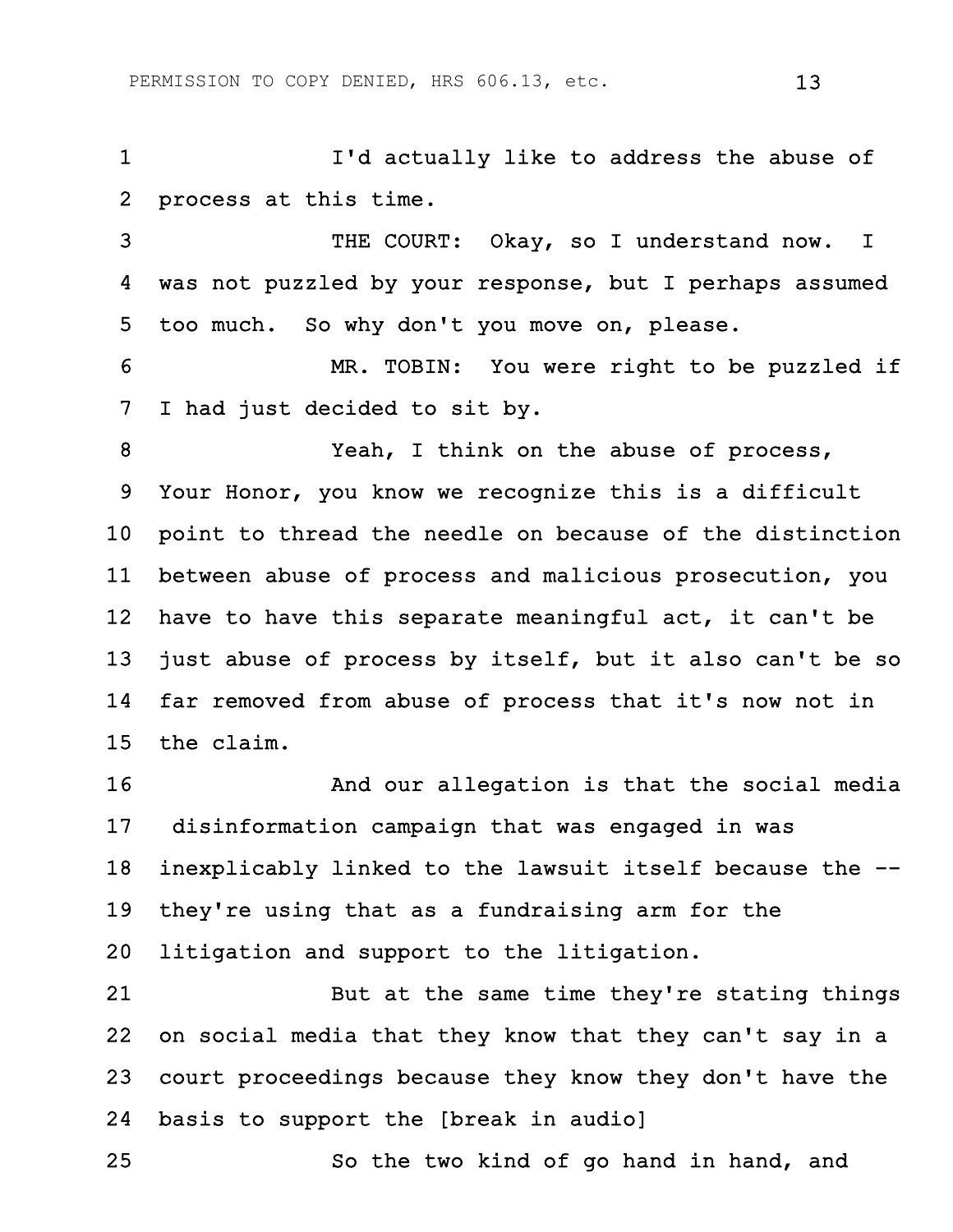1 that's how we had viewed it, and that's why we attached 2 that as being willful act within the broader scope of 3 abuse of process which is the litigation itself. 4 THE COURT: Okay, and I recall reading this 5 in your memorandum. Is there anyone else who would like 6 to speak or be heard with respect to abuse of process? 7 Ms. Amatore. 8 MS. AMATORE: Thank you, Your Honor. I 9 just want to say that I didn't find any case law 10 supporting the opposition that publicity campaign can be 11 part of the [break in audio] could be abuse of process. 12 I did find a lot of case law that said a publicity 13 campaign is associated with involving use of the same 14 First Amendment protection, but we haven't -- we haven't 15 reached the Noerr-Pennington issue yet. 16 THE COURT: Understood. Anyone else who 17 would like to be heard on this topic? Mr. Tobin? 18 MR. TOBIN: Yes, Your Honor, Brett Tobin 19 again. I just wanted to draw a distinction in terms of 20 the publicity, and as we conceded in our pleadings

21 [break in audio].

22 Your Honor saw it, if you were just to 23 publicize the facts of the complaint, or something along 24 those lines, would not cause abuse of process claim, nor 25 would publicity, separate and apart from an act actual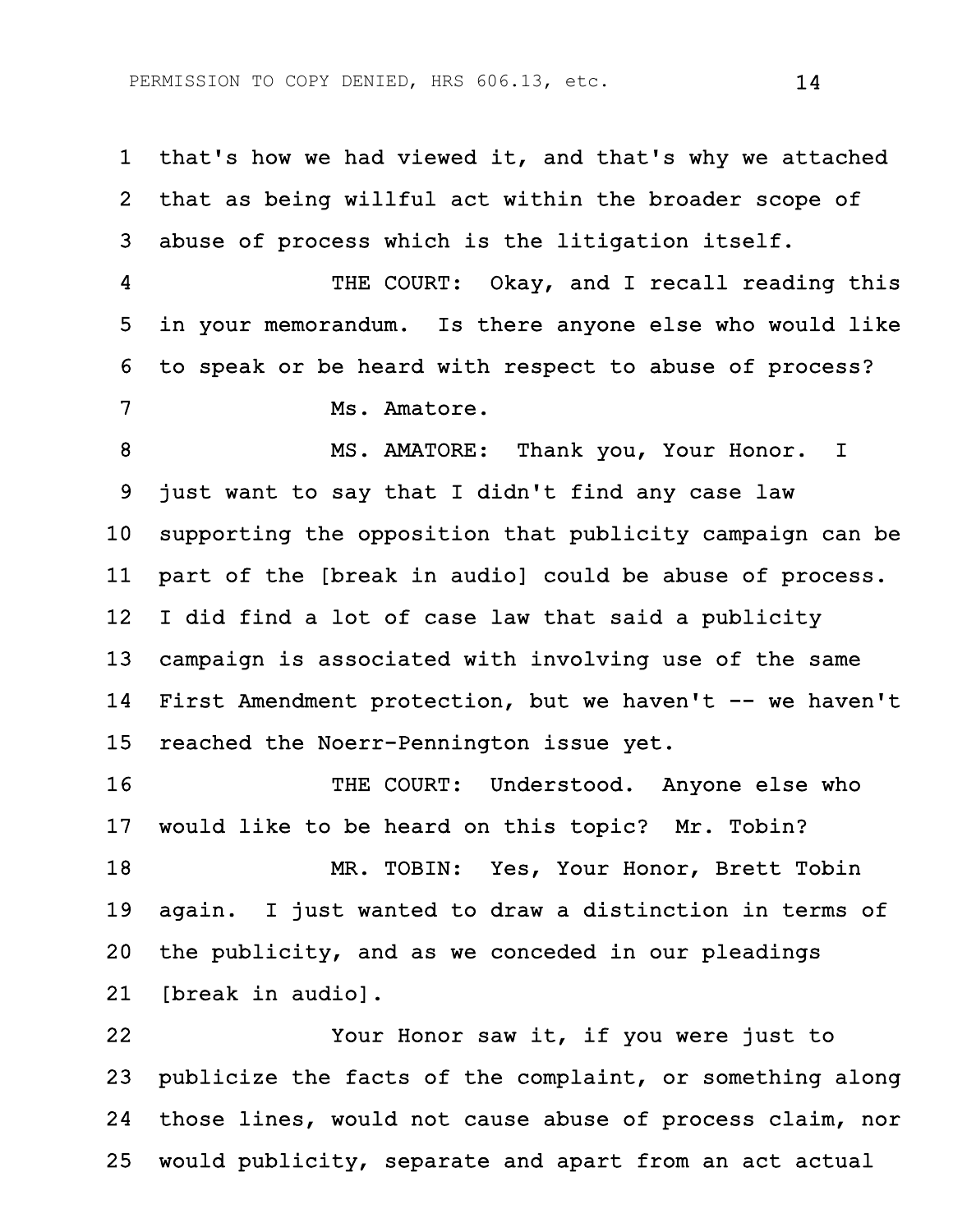1 lawsuit

2 reach a claim.

3 But I think in this case, with the fact 4 with the improper use of these publicity campaigns as a 5 way of linking it to the litigation that we think it's 6 adequately alleged.

7 THE COURT: Okay. I'm going to digress 8 slightly, and I apologize. At times I'm having trouble 9 hearing both Ms. Amatore and Mr. Tobin, it's just 10 occasional syllables that are not working.

11 12 I am getting the thrust of the arguments, I 12 believe, but I have a question to all of you with that 13 background.

14 Is anyone having difficulty hearing one 15 another or me, and part of it is, I'm wondering if 16 counsel and, therefore, probably myself, might be 17 speaking too quickly.

18 Is anyone else having any audio issues? 19 And the record will reflect Mr. Tobin and Mr. Saito 20 raising their hands.

21 Mr. Tobin first, then to Mr. Saito. Do you 22 believe you're getting adequate audio, even though it 23 might not be perfect?

24 MR. TOBIN: Yes, Your Honor, this is Brett 25 Tobin. I hear you fine, I haven't heard any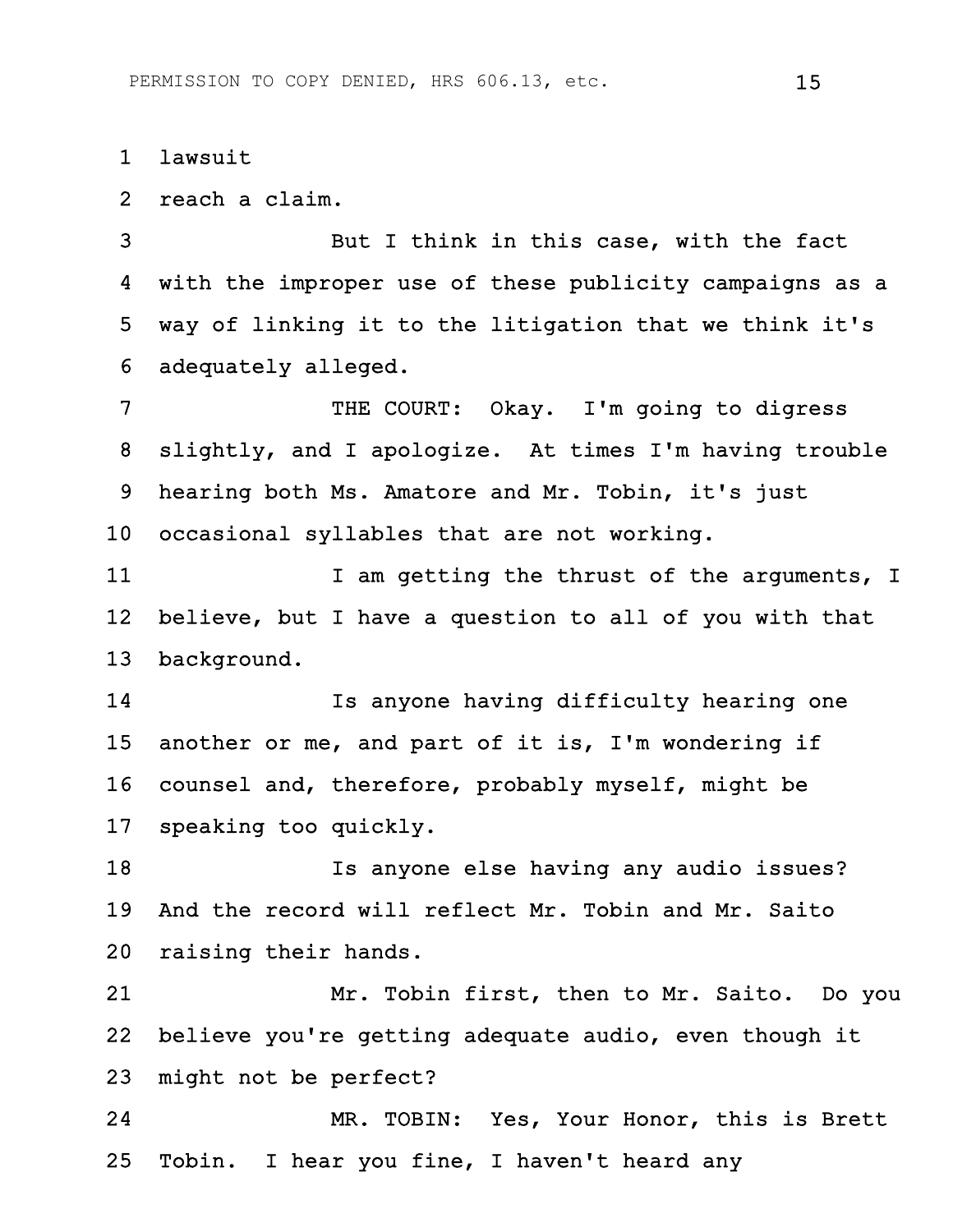1 interruptions from you. I do occasionally have things 2 cutting in and out with Ms. Amatore.

3 THE COURT: Okay. Thank you. Mr. Saito. 4 MR. SAITO: I think my problems are similar 5 to those described by the Court. I believe I have 6 adequate reception, although it's not perfect.

7 THE COURT: Okay.

8 So, I'm taking a shot in the dark here to 9 be quite honest, but I'm going to suggest that we talk a 10 little bit slower, that might help with the audio. I 11 don't know if it will, but I suspect it will, so let's 12 give that a shot. Apologize for stammering about that, 13 okay.

14 Just to be clear, last chance, if anyone 15 has anything further with respect to abuse of process or 16 tortious interference on the Rule 12 argument, now's the 17 time.

18 The record will reflect no response.

19 So as I started to do earlier, the Court's 20 inclination remains unchanged, for the reasons I have 21 stated, notwithstanding -- and I apologize for speaking 22 quickly, notwithstanding counsel's arguments, count 1 23 for abuse of process, motion granted.

24 Count 2, intentional interference, denied. 25 I want to move now to the Noerr-Pennington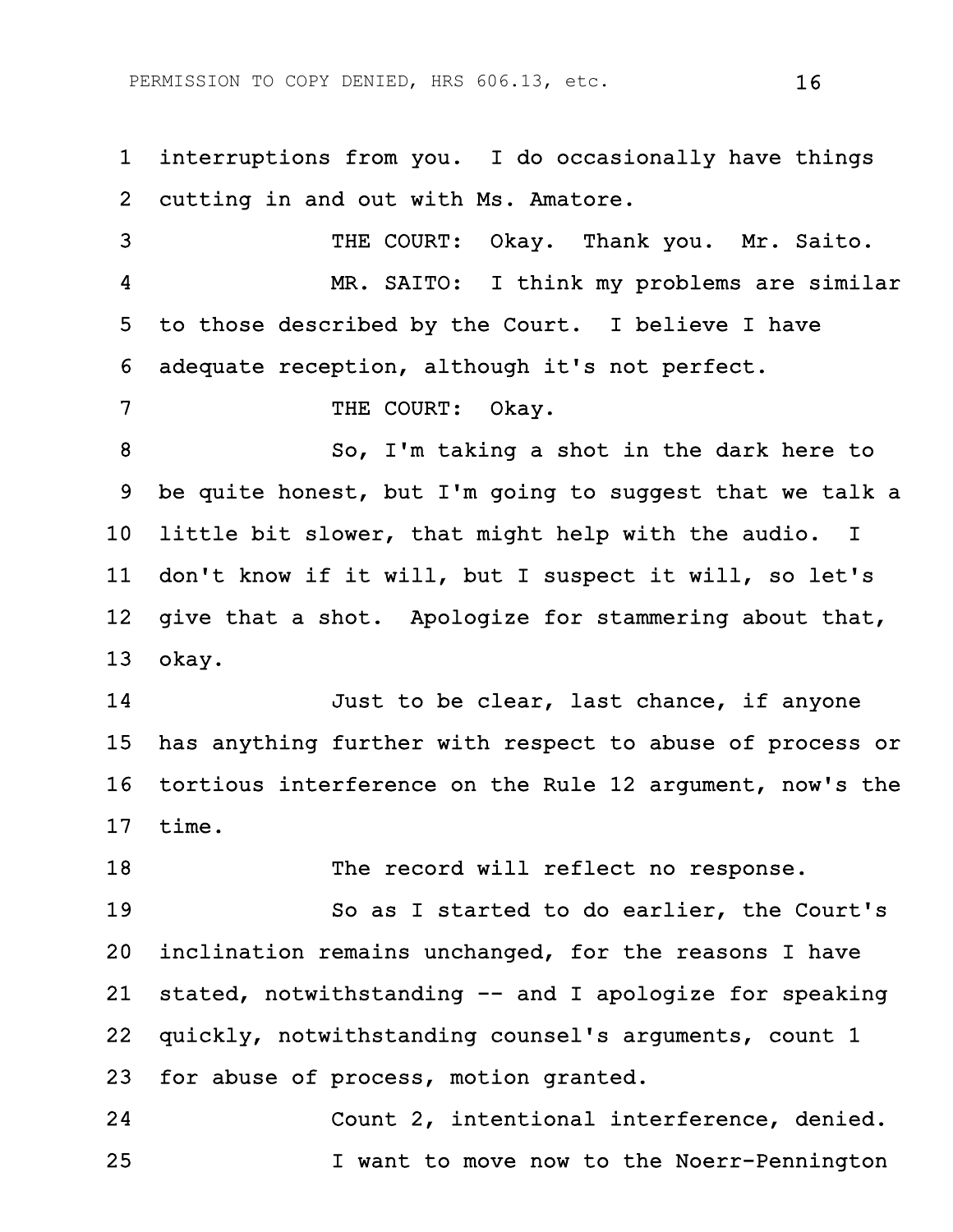1 Doctrine. I do have some -- I have several questions. 2 I would like to give you folks some time to argue, 3 however, so I'll try not to speak too quickly, and I 4 apologize for my ignorance on this. 5 Ms. Amatore, this is a question for you, I 6 believe, or anyone who can remedy my foolishness. 7 Why is it that the actions of a private 8 individual, whether it be the developer in the *Protect* 9 *Our Mountain Environment* case from Colorado, or the 10 developer here, give rise to claims of interference with 11 Constitutional rights? 12 What I mean is, usually we go after the 13 government for that, as opposed to private individuals. 14 Ms. Amatore, I see you nodding, so I think 15 you understand my question your response. 16 MS. AMATORE: Yes, this is Erika Amatore. 17 Petitioning the Court with a complaint is 18 the exercise of the right to petition under the First 19 Amendment to the United States Constitution and Article 20 1 Section 4 of the Hawaii State Constitution. 21 That means -- that means this. Our 22 complaint is immune from counterclaims that allege harm 23 caused by the exercise of the right to petition. 24 So if a harm claimed was caused by our 25 petitioning the government, that's when Noerr-Pennington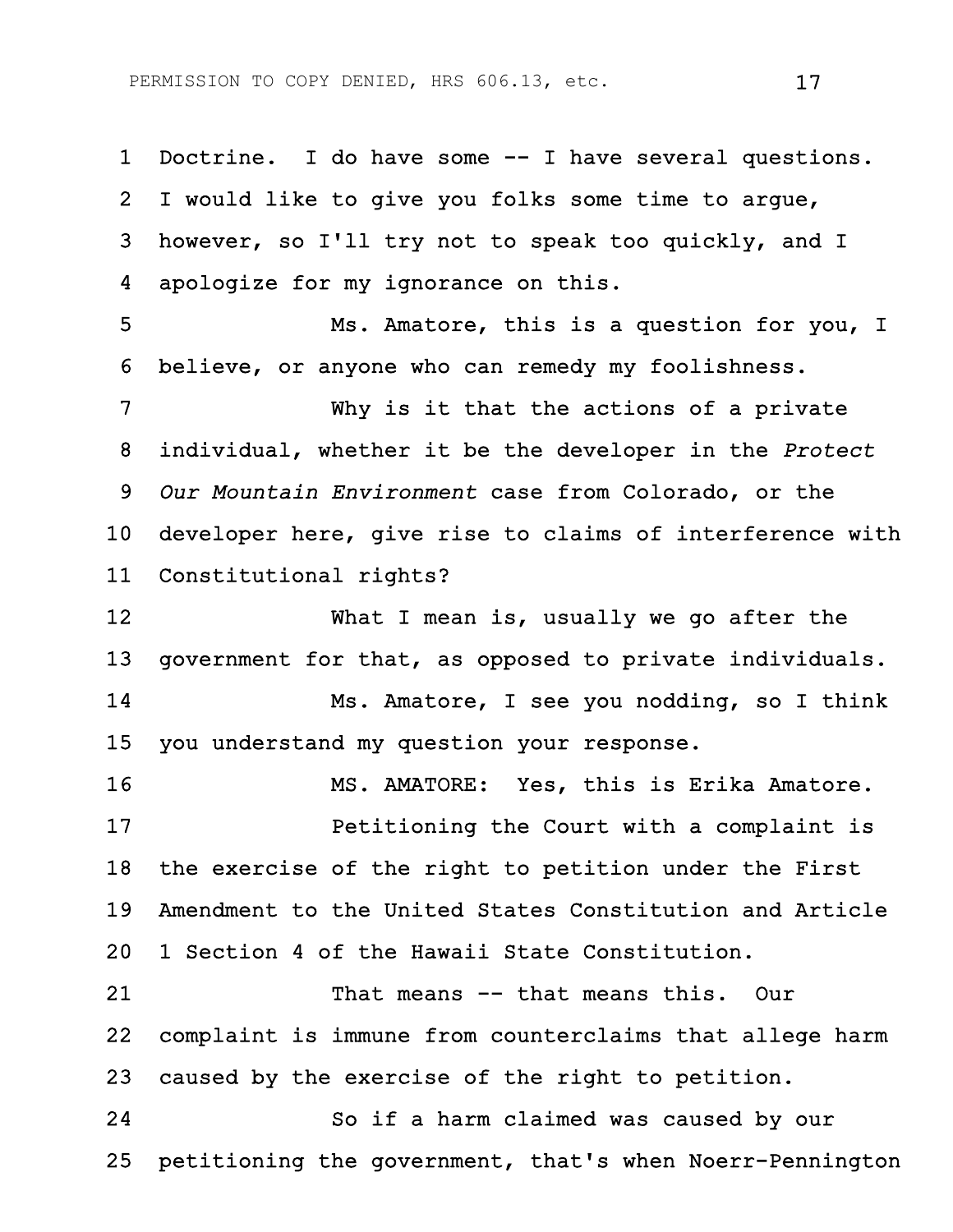1 immunity arises. 2 THE COURT: I may  $-$ 3 MS. AMATORE: Does that answer your 4 question? 5 THE COURT: Go on, I'm sorry. 6 MS. AMATORE: I was just going to ask if 7 that answered your question. 8 THE COURT: This is Judge Ashford, I may be 9 misunderstanding, but I do not think that it does. 10 So let me try again, and perhaps, this would just have 11 to fall by the wayside, because I'm sure I'm mistaken, 12 to be blunt. 13 The action that I believe the plaintiffs 14 assert is violating their Constitutional right under the 15 First Amendment is the filing of a counterclaim. 16 That counterclaim is filed by a private 17 citizen and not by the government, so that's the reason 18 for my question. 19 MS. AMATORE: Yes. It is the filing of the 20 counterclaim, and it's not just the filing of the 21 counterclaim, it is filing the counterclaim and claiming 22 and seeking damages based on harm caused by the filing 23 of the complaint. 24 So, for example, in *Kearney*, which both the 25 developer and we have cited in our papers, they do set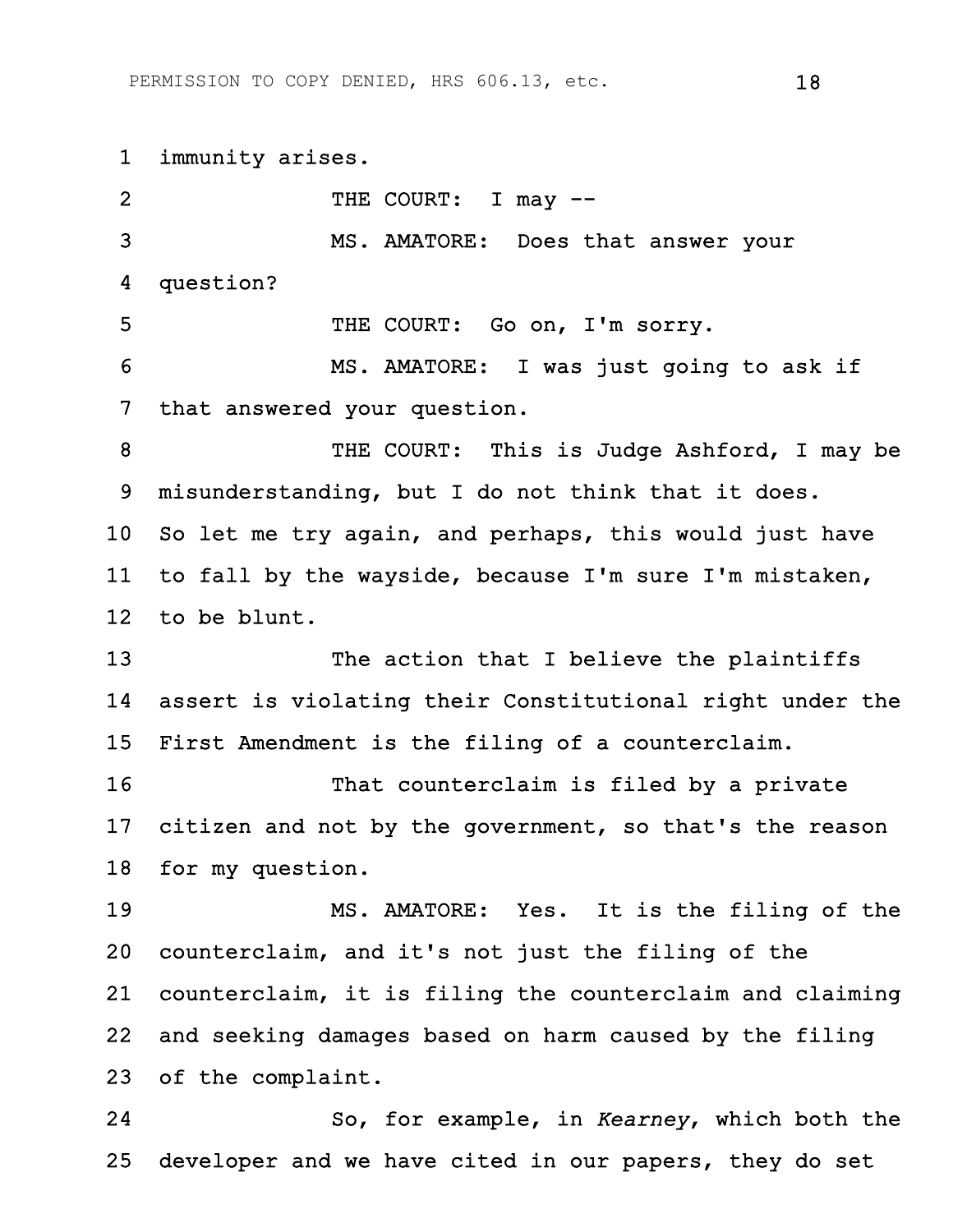1 forth a test to check whether the conduct is immune, 2 and it is whether the lawsuit imposes a burden on 3 petitioning rights. 4 By filing the counterclaim, the developer 5 is burdening the plaintiffs' petitioning right. 6 Were the activities protected petitioning 7 activities? Yes, many federal courts have said that 8 filing a complaint in court is a protected activity. 9 And then you look to see if an exception 10 applies, and there is an exception to Noerr-Pennington 11 immunity. 12 THE COURT: Understood. Ms. Amatore, what 13 was the case that you referred to that both parties 14 cited? 15 MS. AMATORE: That was *Kearney v. Foley and* 16 *Lardner*, 590 F3d. 638. 17 THE COURT: Okay, thank you. 18 Ms. Wille, earlier I think you raised your 19 hand briefly, was that a hand raised seeking to speak? 20 Ms. Wille? 21 MR. VANDEVEER: Your Honor, this is Tim 22 Vandeveer, I don't believe she can hear you. She's 23 watching via Youtube. 24 THE COURT: Okay. Thank you. 25 Mr. Tobin, did you have any response to any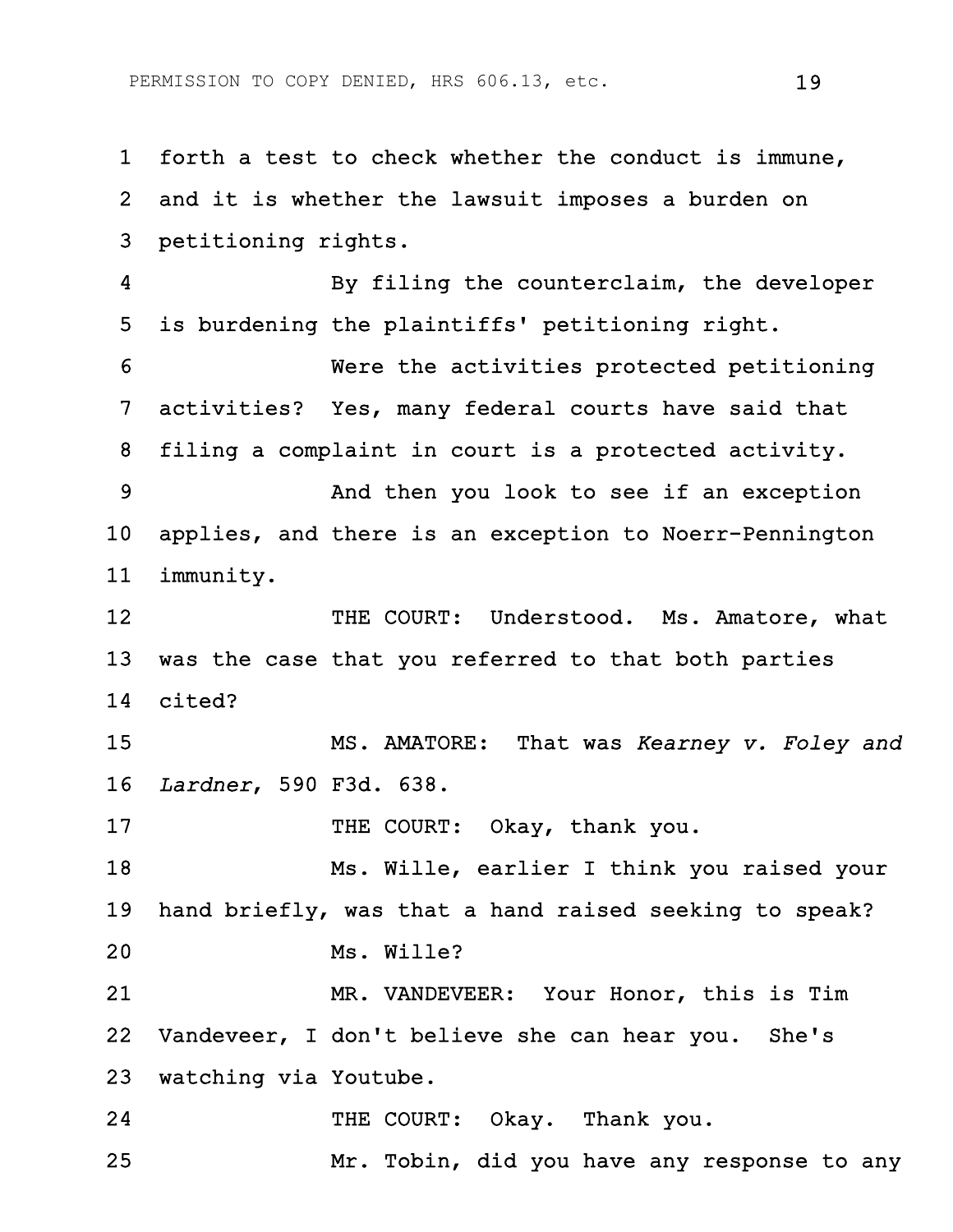1 question by chance?

2 MR. TOBIN: Uh, I do, Your Honor, this is 3 Brett Tobin.

4 I think -- I think the Court has touched on 5 one of the problems that we feel is pretty substantial 6 with this claim, and that's that, and we touched on the 7 issue of the statutory context that the Noerr-Pennington 8 Doctrine is typically tethered to, and I think the 9 reason why is it gets to your point.

10 The First Amendment, just like anything 11 else in the Bill of Rights is, at least per se, directed 12 at government action rather than private action. That's 13 why predominantly the rule is statutory construction 14 because the state for the government passes a statute 15 that then is applied to interfere with someone's First 16 Amendment Right, then we have a problem, and that's why 17 you're not allowed to read that statute that the claim 18 is based on to interfere with that First Amendment 19 petitioning right.

20 Here we don't have that. Here we just have 21 four claims that don't raise any statutory issues, and 22 then that, I think, leads to this problem that you're 23 getting at, which is it just creates this slippery slope 24 of, if the only issue is that every -- every complaint 25 that it automatically triggers First Amendment rights,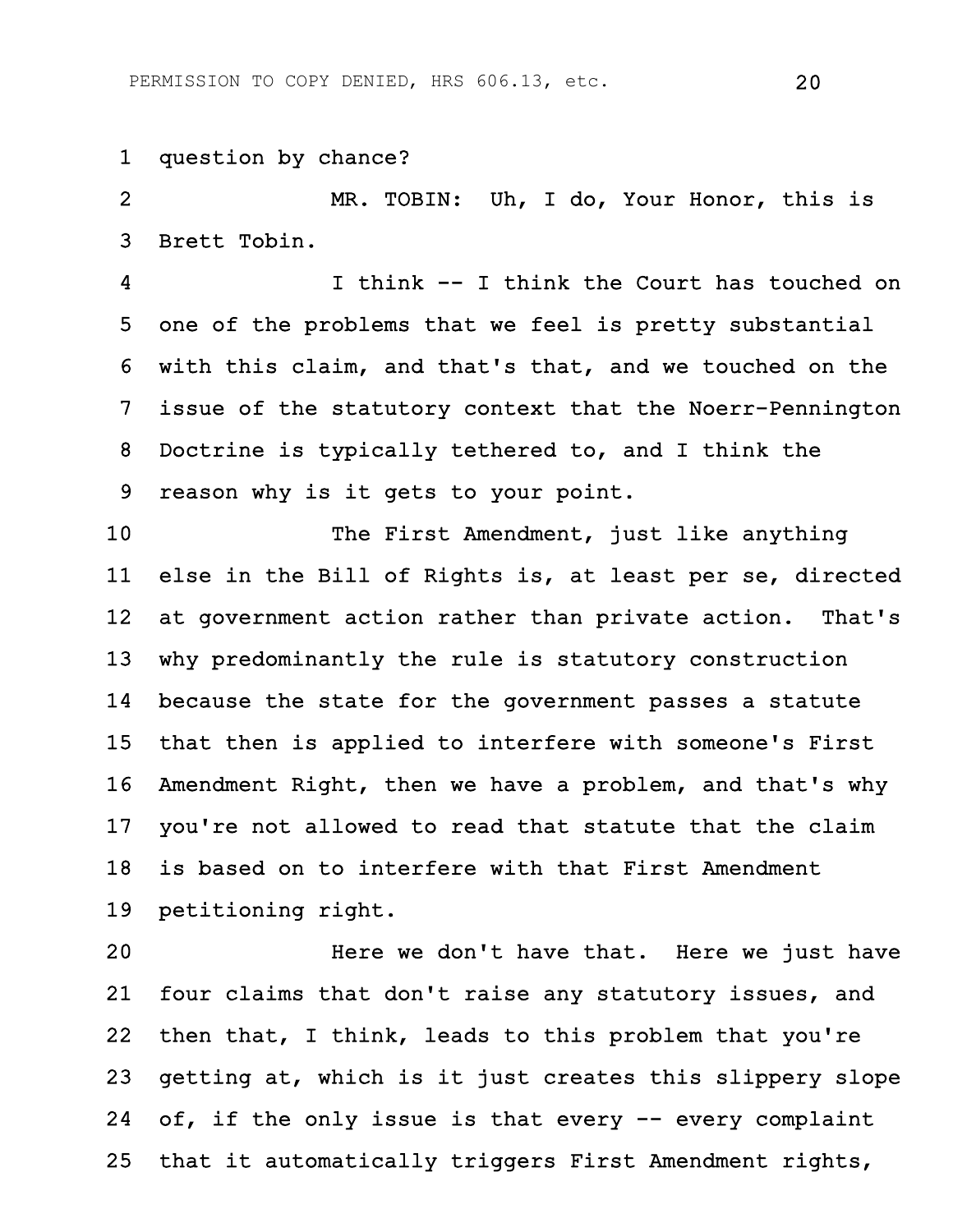1 then every counterclaim for abuse of process or tortious 2 interference or anything along those lines raises First 3 Amendment complaints, and I think that is just too broad 4 a brush to paint this.

5 And I think that gives a lack of clarity, 6 and it's one of the main reasons why I think it just 7 doesn't make sense for the Court to grab on to it now 8 when there's no Hawaii State Court guidance on whether: 9 A. To apply.

10 B. How to apply it, what standards are to 11 be used.

12 Yes, Your Honor.

13 THE COURT: Sorry to interrupt you,

14 Mr. Tobin, you've gone beyond my question and into other 15 topics, and I want to stick to my questions first.

16 Ms. Amatore, briefly, I did see you raise 17 your hand, but I do want to raise a few other issues for 18 you folks, and so if you could respond to this topic. 19 MS. AMATORE: Sure. I just want to point

20 out that the counterclaim is seeking action from the 21 government. It's seeking an award of damages, so that's 22 why the common law claim would equally apply.

23 The Ninth Circuit said so in Theme 24 Promotions, those were both private parties, and 25 in *Lasaine*, they're both private parties, and they're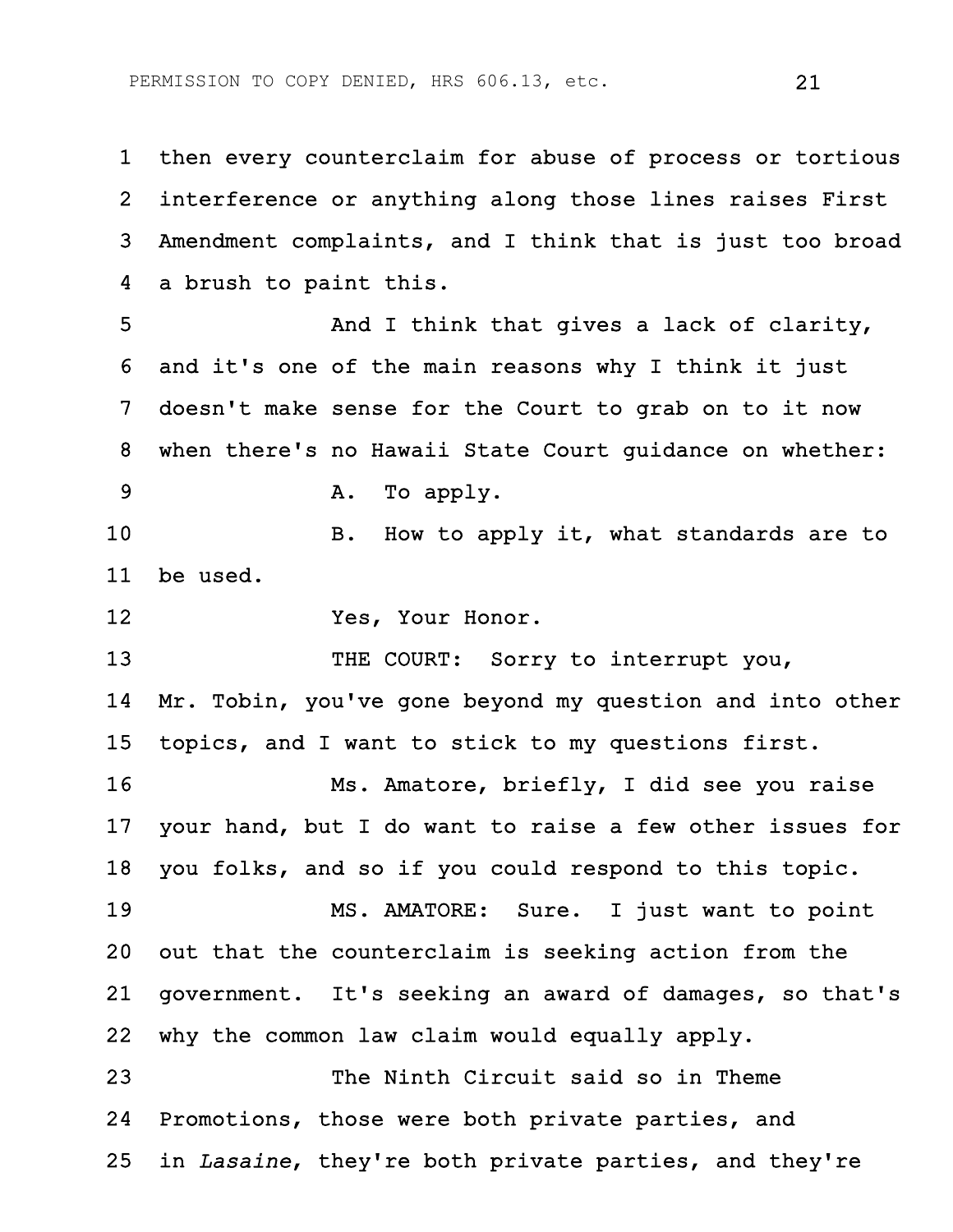1 asserting state tort law claims in paying productions, 2 and our District Court agreed with this case. 3 And I know that we're moving on, but these 4 are Constitutional doctrines. They're not statutory. 5 They're not -- we don't need Hawaii cases interpreting 6 Noerr-Pennington because we have Supreme Court cases 7 interpreting Noerr-Pennington, and those are First 8 Amendments. 9 THE COURT: So if I understand you, two 10 primary points I take from your response: 11 No. 1. Other courts have not stumbled on 12 this issue that I raise, so maybe three points. 13 No. 2. The State action that is there is 14 the request that the counterclaim-defendants be harmed, 15 so to speak, via an award of damages, so that's the 16 request for State action, the request that the State 17 would come in and do something which would chill -- 18 exercise the First Amendment rights. 19 And third point I believe, which I may 20 have lost track of, is that to the extent you're arguing 21 a United States Constitution, First Amendment right, we 22 all know who the -- where the law of the land comes 23 from, whether it's in the Constitution, the next step 24 I'm bound by the U.S. Supreme Court's decisions; 25 correct?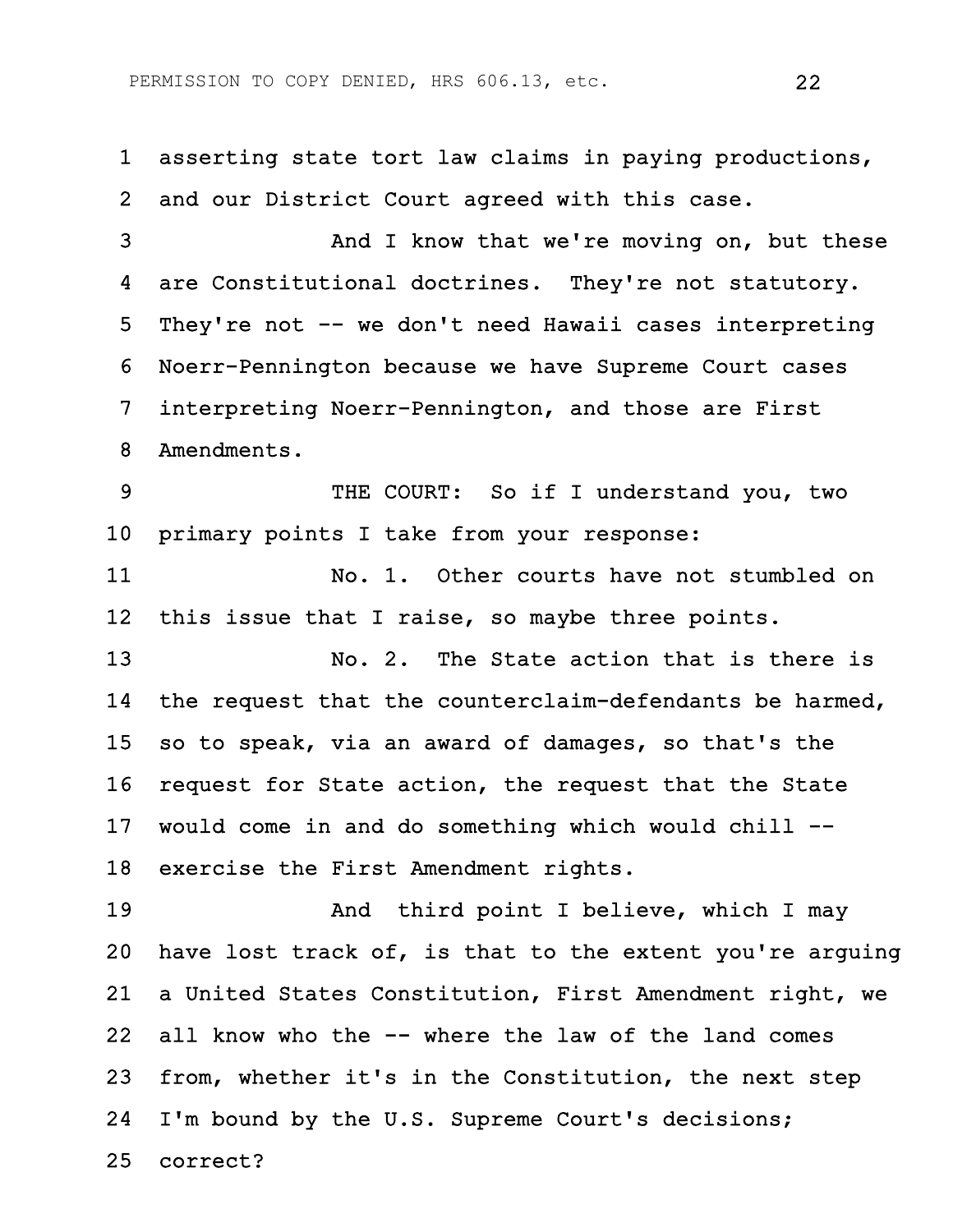1 MS. AMATORE: Yes, that's correct. 2 On the last point, um, I would also argue 3 that if anything, our Article 1, Section 4 would provide 4 broader protection. 5 On your first point, I didn't hear you. 6 THE COURT: First point was that other 7 courts, such as the District Court in Hawaii, the 8 Federal District Court, Colorado Supreme Court, et 9 cetera, have not stumbled at all over the question that 10 I raised that got us on this topic. 11 MS. AMATORE: I wouldn't say they haven't 12 stumbled at all, but they have found that, yes, between 13 private parties, you can assert the claim, that 14 Noerr-Pennington immunity attaches when you file a 15 complaint in court, and is it the act of filing any tort 16 lawsuit? No, because you can only raise the

17 Noerr-Pennington defense when the counterclaim alleges 18 some harm caused by the plaintiff's exercise of the 19 First Amendment.

20 THE COURT: Okay. Mr. Tobin, before you 21 speak, I'll give you -- I'm going to recommend to you 22 that you be very brief, because what I plan to do is to 23 raise a few more issues as food for thought, and then 24 give each of you a little bit of time to address them, 25 and we'll see where we end up. So if you want to be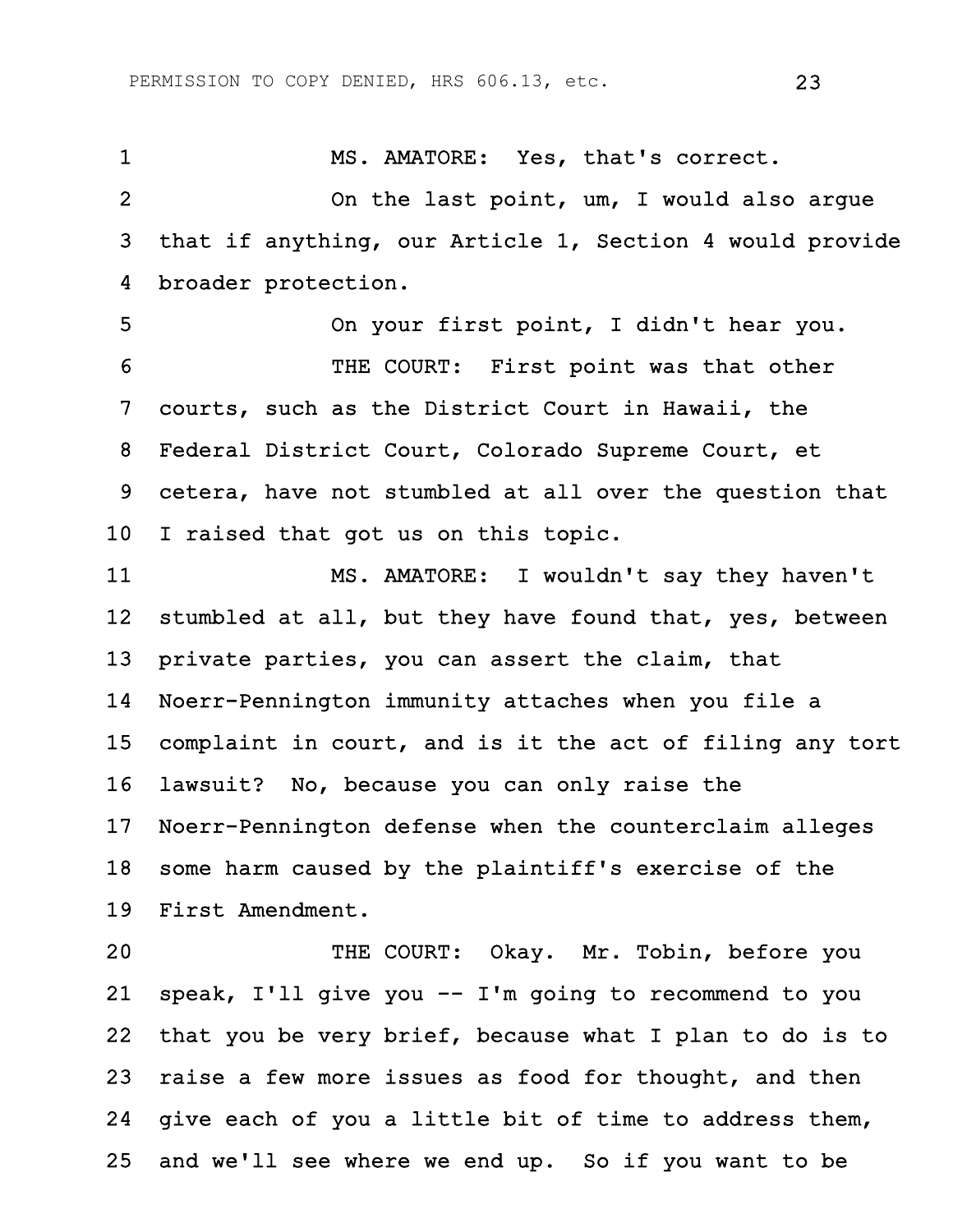1 very brief on this topic, you may.

2 MR. TOBIN: Well, Your Honor, it may bleed 3 into some of the others, so maybe it makes more sense 4 for you to just list your concerns, and then I can just 5 address it in that context. If it's not in that context 6 I'll raise it separately.

7 THE COURT: Understood, wise choice, I 8 think.

9 Okay. So the other things -- some of the 10 things that go through my mind as I prepared for this 11 hearing, is whether the Noerr-Pennington Doctrine is a 12 defense to liability, or is an immunity from being sued.

13 **I** see language in the cases that address 14 this, including in the Nunag Tonado (phonetic) case 15 cited by the defendants, where the Ninth Circuit, I 16 believe, pretty clearly said, it's a defense that should 17 be litigated, but does not equal to an immunity to from 18 suit.

19 And that seems somewhat consistent with the 20 Colorado Supreme Court's decision in the Protect Our 21 Mountain Environment case, in that, the Colorado Supreme 22 Court stated that the trial court in that case should 23 treat a motion based on Noerr-Pennington as a motion for 24 summary judgment.

25 In this case, in our case, if I were to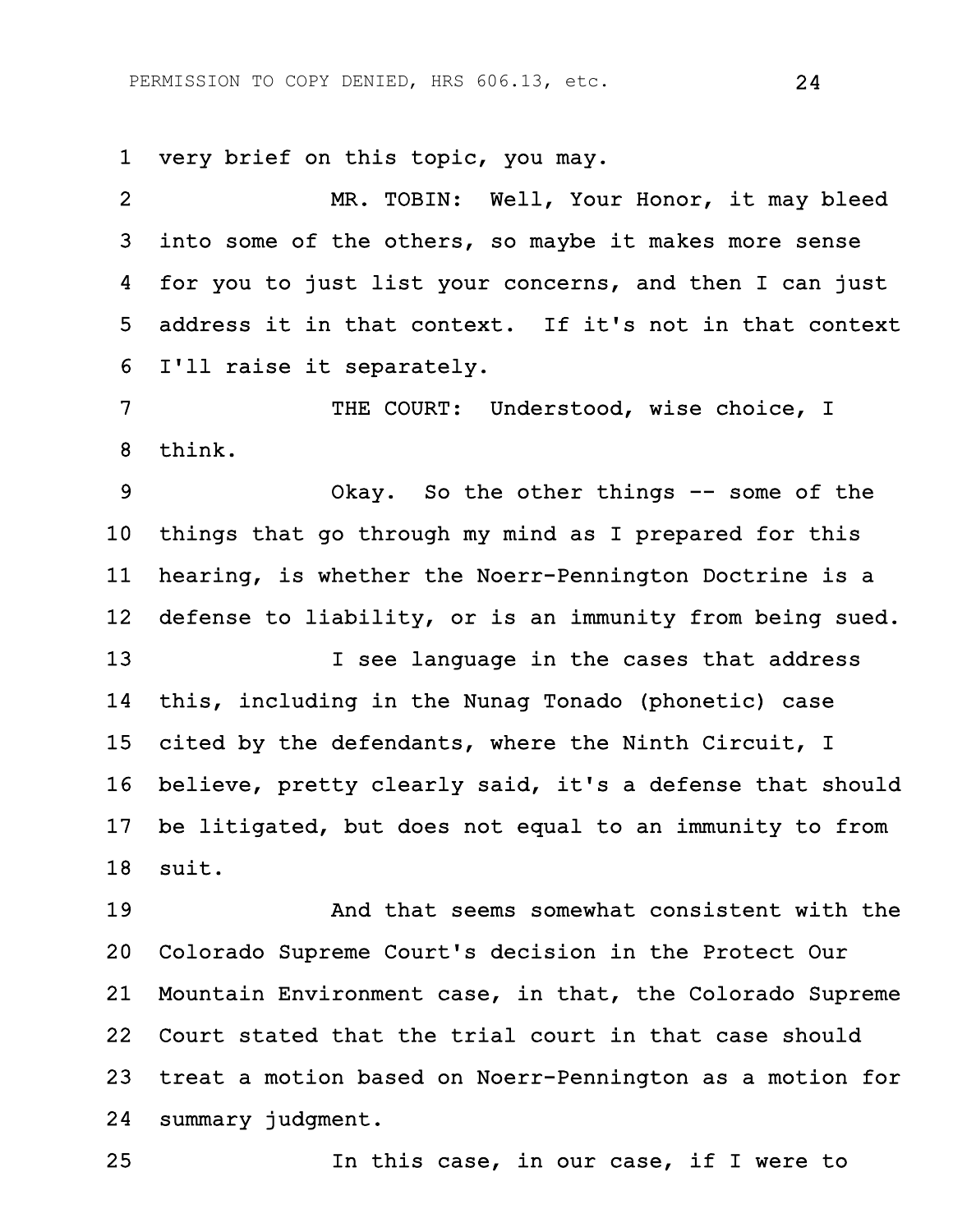1 follow Colorado, I would then say, Okay, this is a 2 motion for summary judgment. We have very different 3 standards for motion for summary judgment than we do for 4 motions to dismiss.

5 I mentioned, for example, *Bank of America* 6 *versus Reyes-Toledo* on Rule 12, I would also mention 7 *Ralston versus Yim* from the Hawaii Supreme Court in 8 about 2013 regarding the movant's burden on a motion for 9 summary judgment on a claim for which the movant will 10 not have the burden of proof at trial.

11 That hasn't been addressed, and I'm not 12 being critical here, I'm saying this is complicated and 13 these are concerns I have that cause me to pause.

14 Another issue that I have in my mind is 15 whether the doctrine applies only to statutory claims or 16 also to common law claims.

17 Those are the primary issues that stick in 18 my mind.

19 Ms. Amatore, I'll give you the first whack 20 at responding to those, to the extent you care to or 21 anything else that you sort of came into the hearing 22 wanting to educate me about.

23 MS. AMATORE: Well the question of whether 24 Noerr-Pennington is a defense to liability or immunity 25 to being sued is a question that has arisen, and it's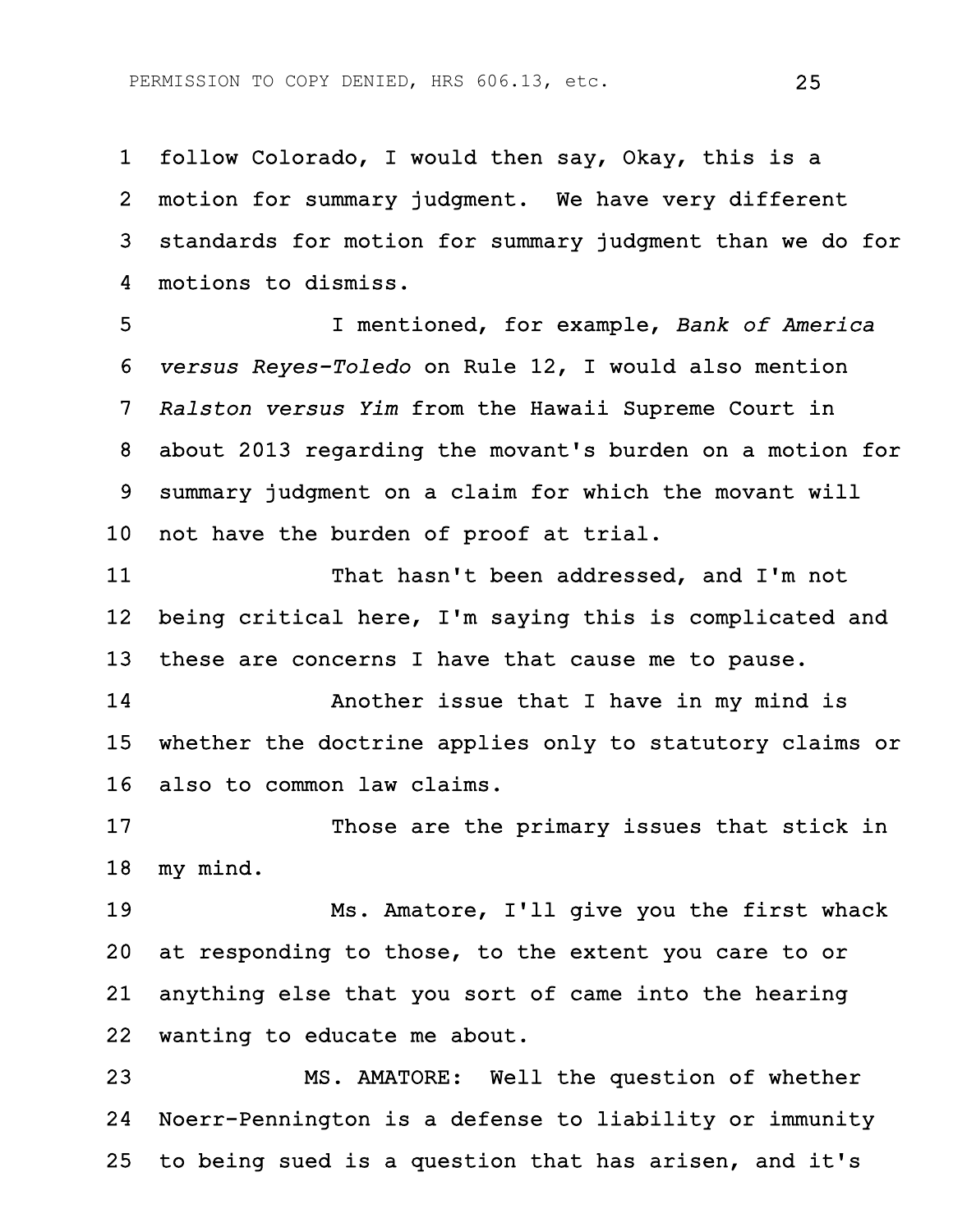1 very interesting, and I would be happy to provide 2 further briefing on that.

3 But I think that what we're saying here is 4 that in order to invoke the sham exception, you have to 5 allege, you have to make the correct allegation in your 6 counterclaim.

7 You have to allege that the complaint is 8 objectively based in the sense that no reasonable 9 litigant could realistically expect to succeed on the 10 merits.

11 The suit is immunized if it's reasonably 12 calculated to solicit a favorable outcome, that's from 13 that's from the *Lasaine* case that we cited.

14 The United States Supreme Court says, put 15 it plainly: The suit had been (indiscernible) if 16 plaintiff could have believed it had some chance of 17 winning.

18 I did not see any allegation, even 19 conclusory allegations, in the counterclaim alleged in 20 this action, and it certainly wasn't alleged to the 21 heightened pleading standard that applies to the sham 22 litigation section.

23 So we do have a notice pleading here. I 24 know that it's not the (indiscernible) of the federal 25 pleading, but the reasons for the heightened pleading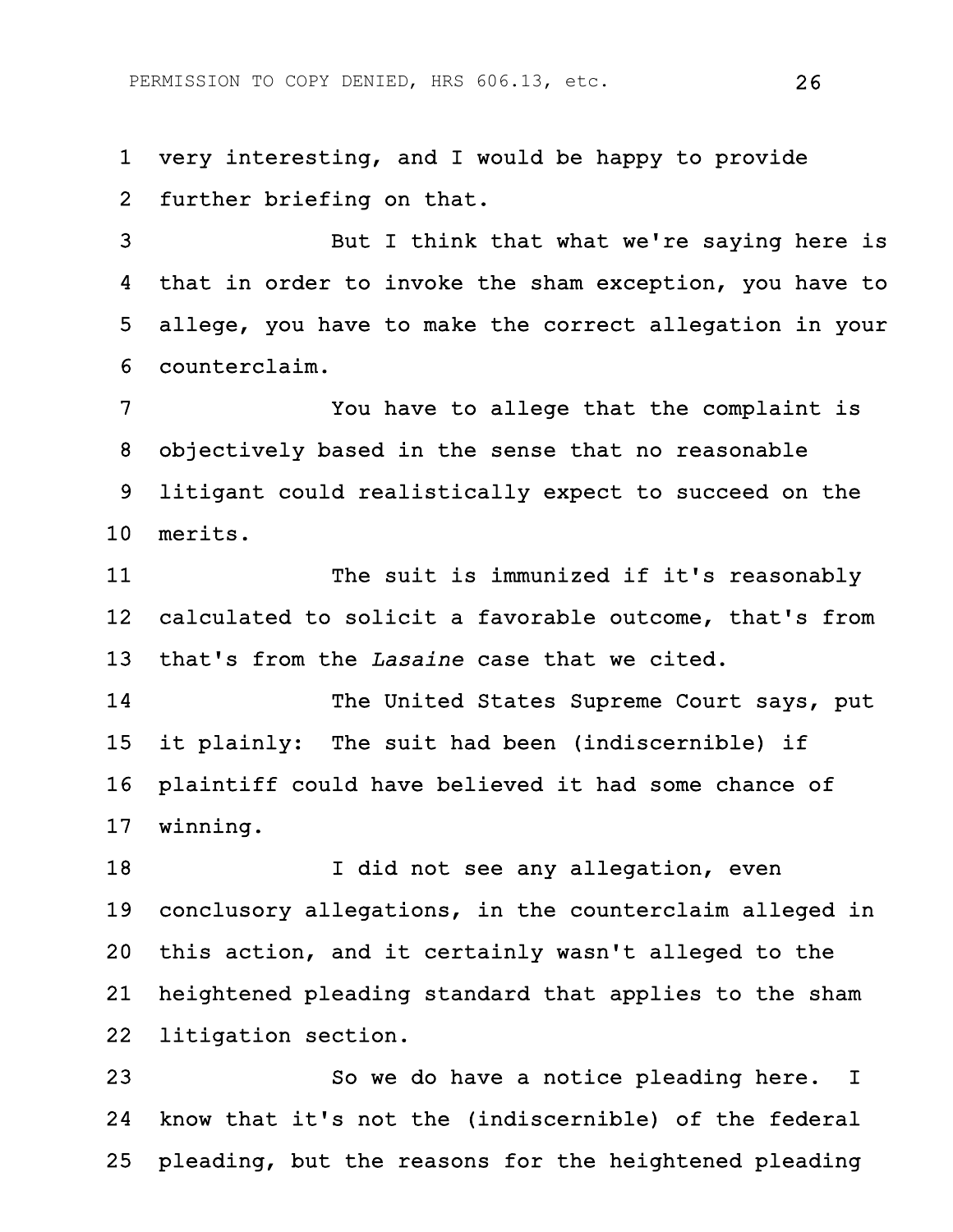1 standard isn't based on Court rules, it is based on 2 First Amendment consideration, petition clause 3 considerations that are as applicable here as they are 4 in the federal court.

5 Indeed, many of the cases discussed in the 6 heightened pleading standard are pretty [break in audio] 7 In *Kottle v. Northwest Kidney Center*, the 8 Court said that vague allegations are insufficient to 9 overcome Noerr-Pennington immunity.

10 So the issue here is, yes, in *Protect Our* 11 *Mountain Environment* we were looking at a summary 12 judgment. But I didn't see the developer

13 (indiscernible) counterclaim or complaint. I didn't see 14 the allegations in it. Here I see the allegations, and 15 it doesn't make them.

16 As far as whether they apply to common law 17 claims, I think the Court in *Lasaine* addressed that, and 18 in let me find the quotation for you, Your Honor.

19 In *Lasaine*, Judge Otake, citing North 20 American Marketing said, agreed with the Fifth Circuit 21 reasoning, but the Ninth Circuit agreed with the Fifth 22 Circuit reason for extending the Noerr-Pennington 23 Doctrine for tortious interference with a contract 24 claim.

25 "There is simply no reason that a common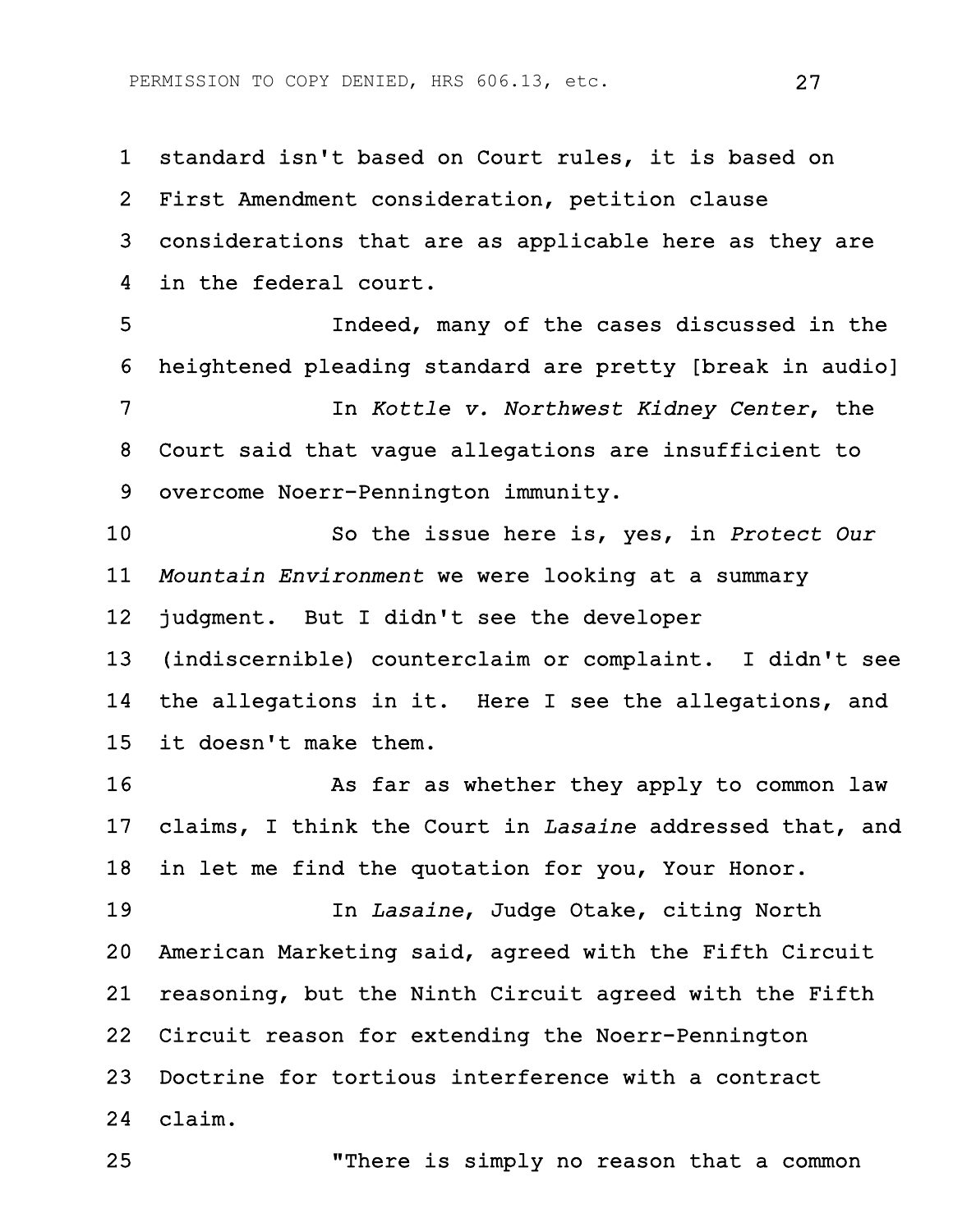1 law court doctrine has any more [break in audio] 2 permissibly abridge or chill the Constitutional right of 3 petition than can a statutory claim (indiscernible). 4 Then she said, Based on this reasoning, the 5 Noerr-Pennington Doctrine would also arguably extend to 6 plaintiff's fraud claim, which had already been 7 dismissed on Rule 9. 8 THE COURT: You did say "arguably" didn't 9 you? 10 MS. AMATORE: I did, yes. 11 THE COURT: I'm sorry to chide you, I'm 12 just teasing, but I hear you, I assure you. 13 I interrupted you, Ms. Amatore, anything 14 further? I know Mr. Tobin is waiting patiently. 15 MS. AMATORE: No, Your Honor. 16 THE COURT: Thank you very much. 17 Mr. Tobin. 18 MR. TOBIN: Thank you, Your Honor. Brett 19 Tobin. Yes, I think you touched on the word that 20 matters very [break in audio] the most in that statement 21 and that statement is pure dicta, it's absolutely 100 22 percent dicta, and there's a reason we don't apply 23 dicta, and it's because she says it arguably could work, 24 but she hasn't done the analysis and it wasn't briefed 25 and all of those things, so there's really just no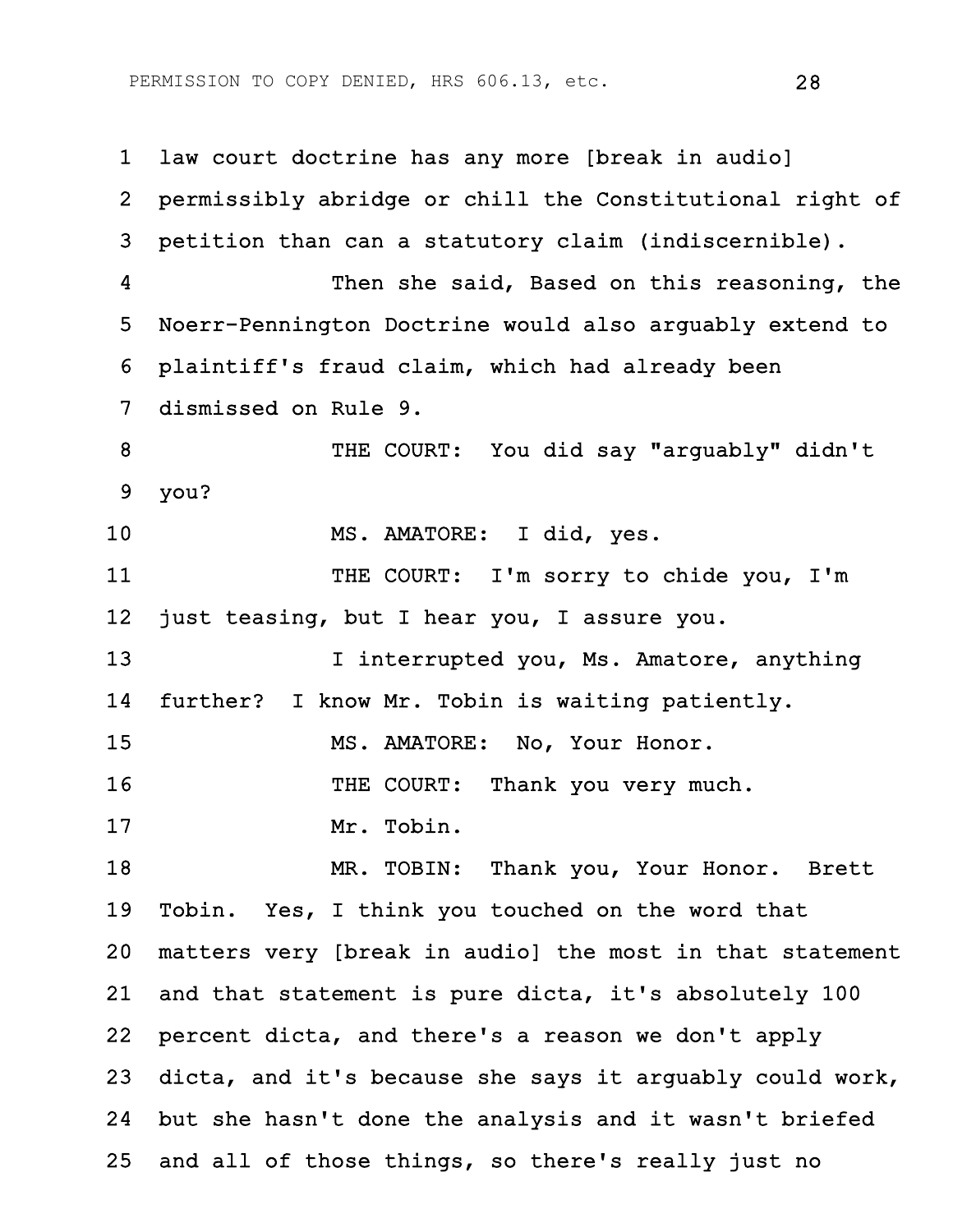1 reason to lean on that at all.

2 I think, as to your question about defense 3 to liability or immunity, I think it's very clearly a 4 defense to liability that should just be litigated 5 throughout the process, and I think one of the things 6 that Mrs. -- I'm sorry, Ms. Amatore said earlier, going 7 to address it comes into play here, which is, that she's 8 saying the harm, the government actually would be 9 awarding us damages on our counterclaim.

10 But if the government were awarding us 11 damages on our counterclaim, it would mean that we would 12 have prevailed, which means we would have demonstrated 13 that their claim was baseless. There's no First 14 Amendment issue whatsoever.

15 So why this needs to play out further and 16 why it would need to be on a summary judgment standard, 17 and why you can't just come in at the outset and say, 18 Well, if you let them win their case and we don't prove 19 it, it would infringe on our First Amendment right.

20 Well, fine, but that's not the issue. 21 And I think the odds to the statutory versus common law, 22 again, there's disputes, even within the Ninth Circuit, 23 some courts have said, yes, it does apply to common law 24 claims, some courts have said no, and that's one of the 25 reasons we cite it.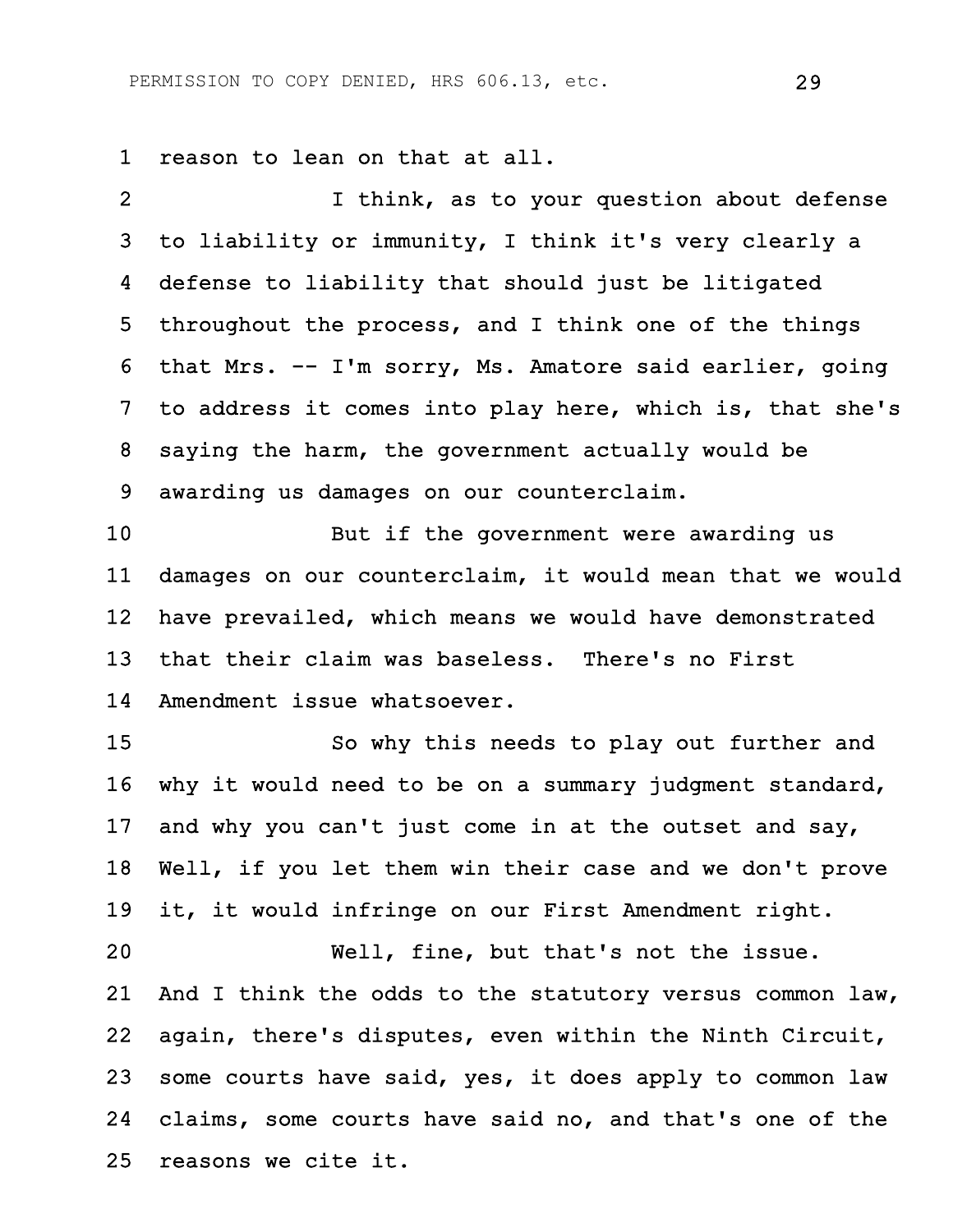1 It just doesn't seem like the kind of 2 vehicle, talking about claims like Newson (phonetic), 3 where this Court to go out on limb and try to apply a 4 doctrine, try and set a standard and move forward along 5 those lines, I think the problem with that is that it 6 just, there's just not enough of a basis for doing it. 7 And one of the things that Ms. Amatore said 8 was, I seem to hear that she was saying that we needed 9 to allege in our counterclaim that it met the sham 10 litigation exception, when the Noerr-Pennington Doctrine 11 hasn't even been applied in a Hawaii state court case, 12 and that just seems ludicrous to me. 13 13 I think this notion that we didn't 14 expressly call it a sham, obviously, we're alleging that 15 we think it's a baseless claim, that's throughout the 16 counterclaim. It's the gravamen of the whole argument. 17 So the notion that we needed to 18 specifically address a doctrine that hasn't been applied 19 just doesn't make sense to me, and if, on a motion for 20 summary judgment down the road we need to have this 21 fight, and why it's baseless, and the City and County 22 raised some good arguments in their response as to why 23 some of these claims are objectively baseless, then we 24 can have that conversation, but it's just not on a 25 motion for judgment on the pleadings.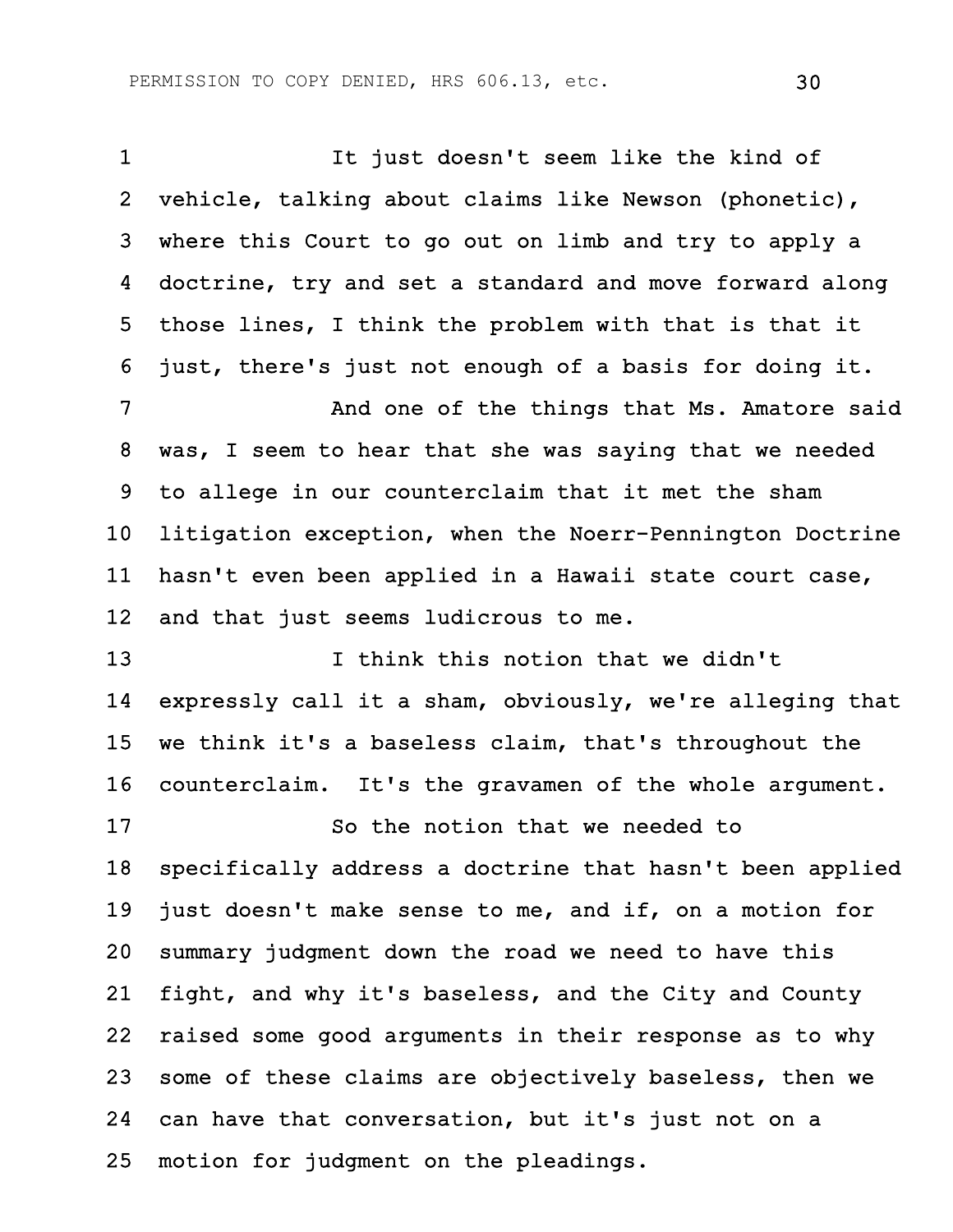1 THE COURT: Okay. So, counsel, hang on, 2 Ms. Amatore, I'll let you speak in just a moment. 3 I do want to wrap this up because I have this the next 4 group of attorneys calling in.

5 I'm going to tell you my inclination and 6 then give anybody who wants to take it one last shot. 7 I'm inclined to deny the motion on this 8 particular ground based upon the record before me today 9 and the briefing before me today.

10 I'm also inclined to ask the attorneys to 11 put their heads together to discuss further briefing on 12 what will be some sort of motion, that's up to the 13 moving party.

14 The short version is, I'm not comfortable, 15 based on the record and the briefing today, granting 16 this motion. I'm not saying it doesn't have any legs, 17 but it doesn't have sufficient legs to cross the goal 18 line today. I apologize for all my silly metaphors.

19 That's my inclination, and I would, after 20 counsel put their heads together and reach some common 21 ground or don't, I would think we probably want to have 22 a status call with me involved to talk about what I 23 think needs to be briefed with, of course, your input. 24 So that's my inclination. I think that 25 probably doesn't disturb Mr. Tobin too much, because the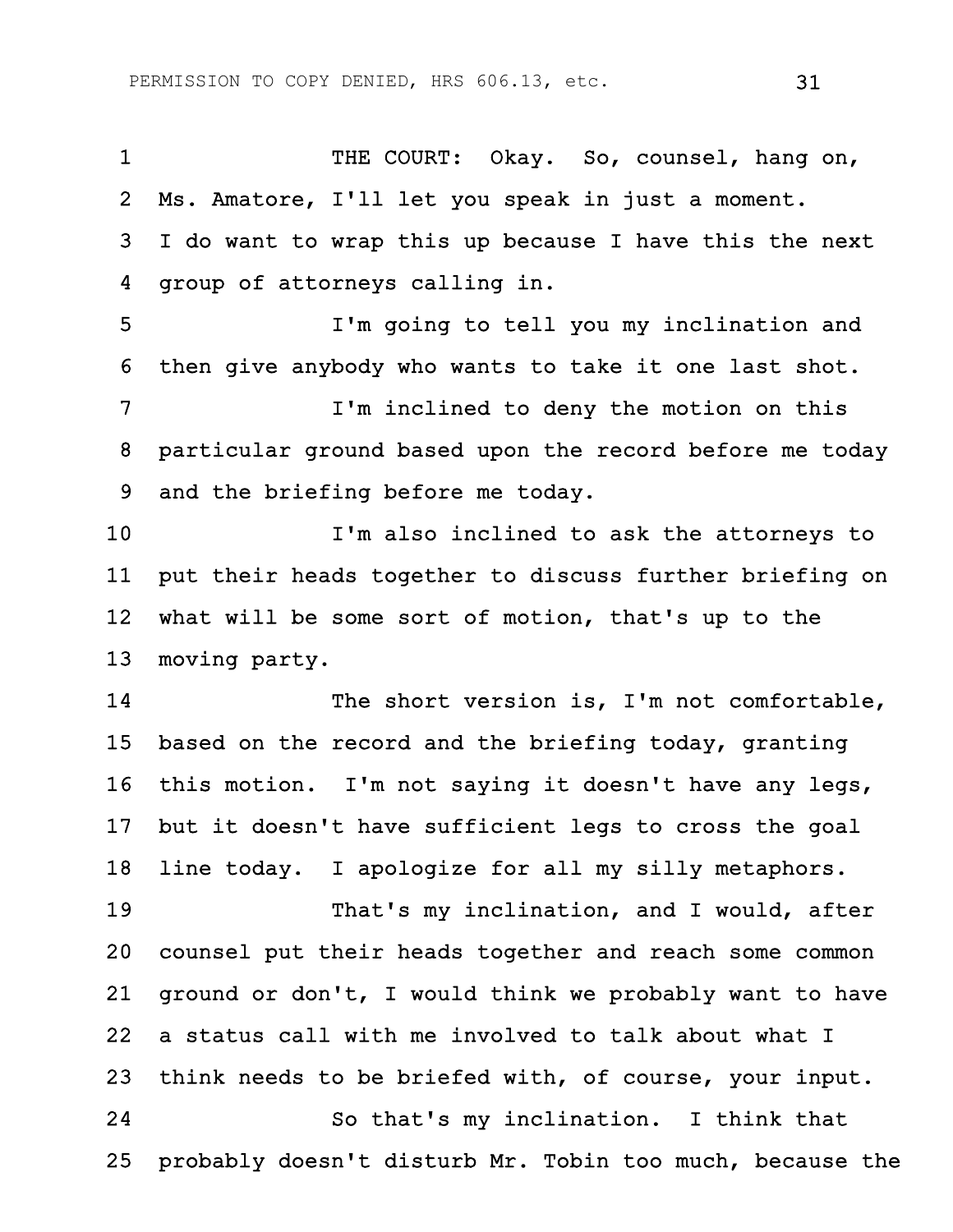1 motion looks like it's going to be denied, other than 2 the abuse of process topic.

3 He, of course, wants to put a knife in this 4 forever and squash it completely, I don't think that's 5 going to happen today. It disappoints Ms. Amatore 6 because she'd like to win across the board today.

7 So I'm going to turn to Ms. Amatore first 8 and say, is there anything further you want to discuss 9 right now?

10 MS. AMATORE: Only that I very much 11 appreciate that you're allowing the opportunity for 12 further briefing, because this is a very, very important 13 subject.

14 We're talking about one of the most 15 precious rights that we have, and it's a First Amendment 16 issue, and I would be happy to provide the Court with 17 further briefing, and I'd be happy to speak with 18 Mr. Tobin and Mr. Saito about establishing a schedule, 19 and then with you about the topics you'd like us to 20 address.

21 One just last general thing, I want to 22 thank the Court and the Court staff for arranging this 23 hearing. There was a [break in audio] interest in this 24 case, and we appreciate your effort to accommodate that 25 interest under these unusual circumstances, so thank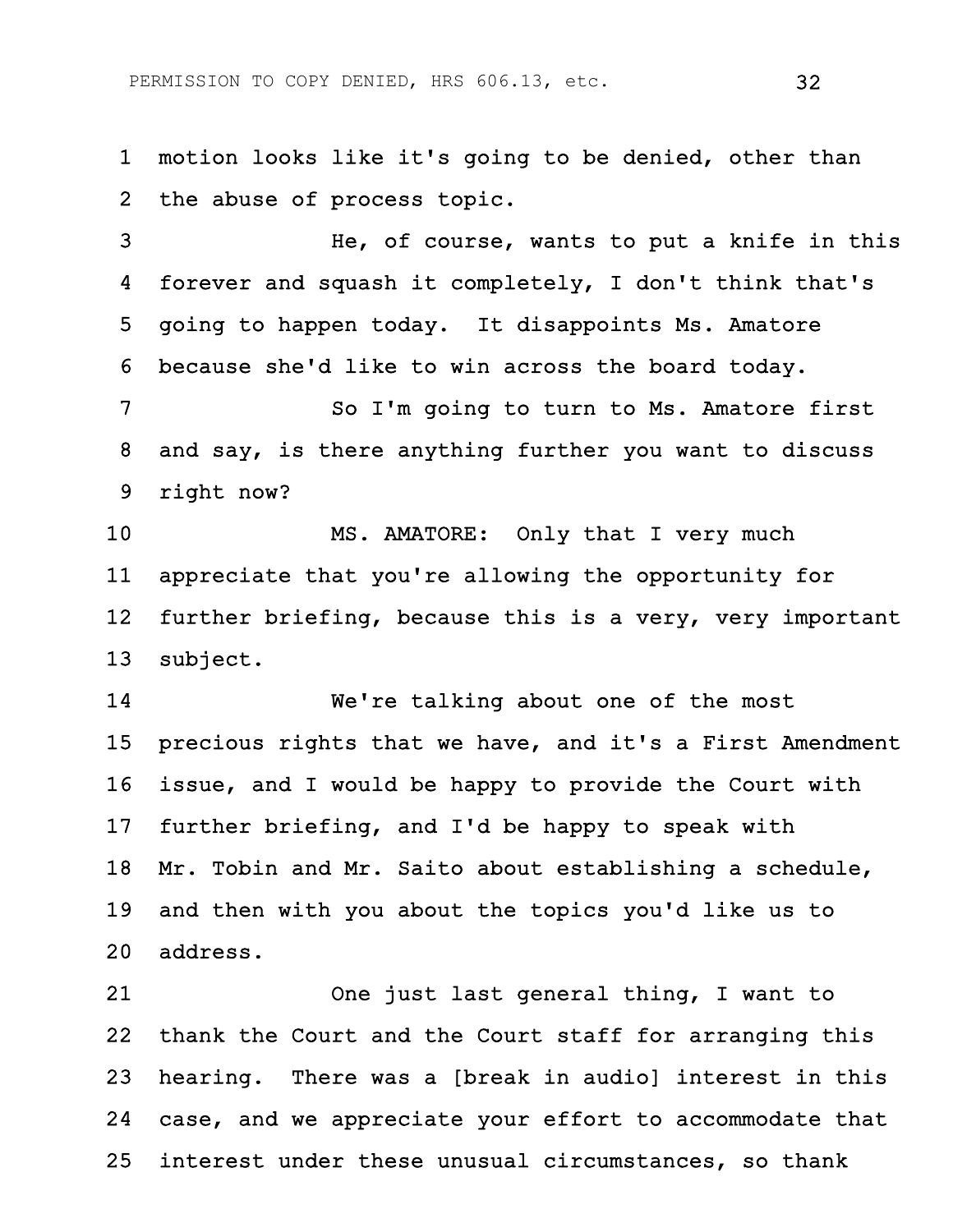1 you. 2 THE COURT: You're welcome. 3 Mr. Tobin, given what I've said, is there 4 anything further that you'd like so say at this point in 5 time? 6 MR. TOBIN: No, Your Honor, I learned a 7 long time ago not to try to snatch defeat from the jaws 8 of victory, so I'll just be quiet. 9 THE COURT: You're an intelligent man, 10 despite what everyone says about you, I'm just teasing. 11 Anyone else? 12 Okay. So thank you all very much. I 13 appreciate your indulgence. I apologize for my 14 schedule. 15 The motion is denied, insofar as it asserts 16 the Noerr-Pennington doctrine for the reason that I've 17 stated. 18 So the motion is granted in part with 19 respect to the abuse of process, in all other respects 20 it's denied. 21 Ms. Amatore, as a prevailing party, will 22 you please prepare the order. 23 MS. AMATORE: Yes, Your Honor. 24 THE COURT: Okay. 25 With respect to eventual status conference,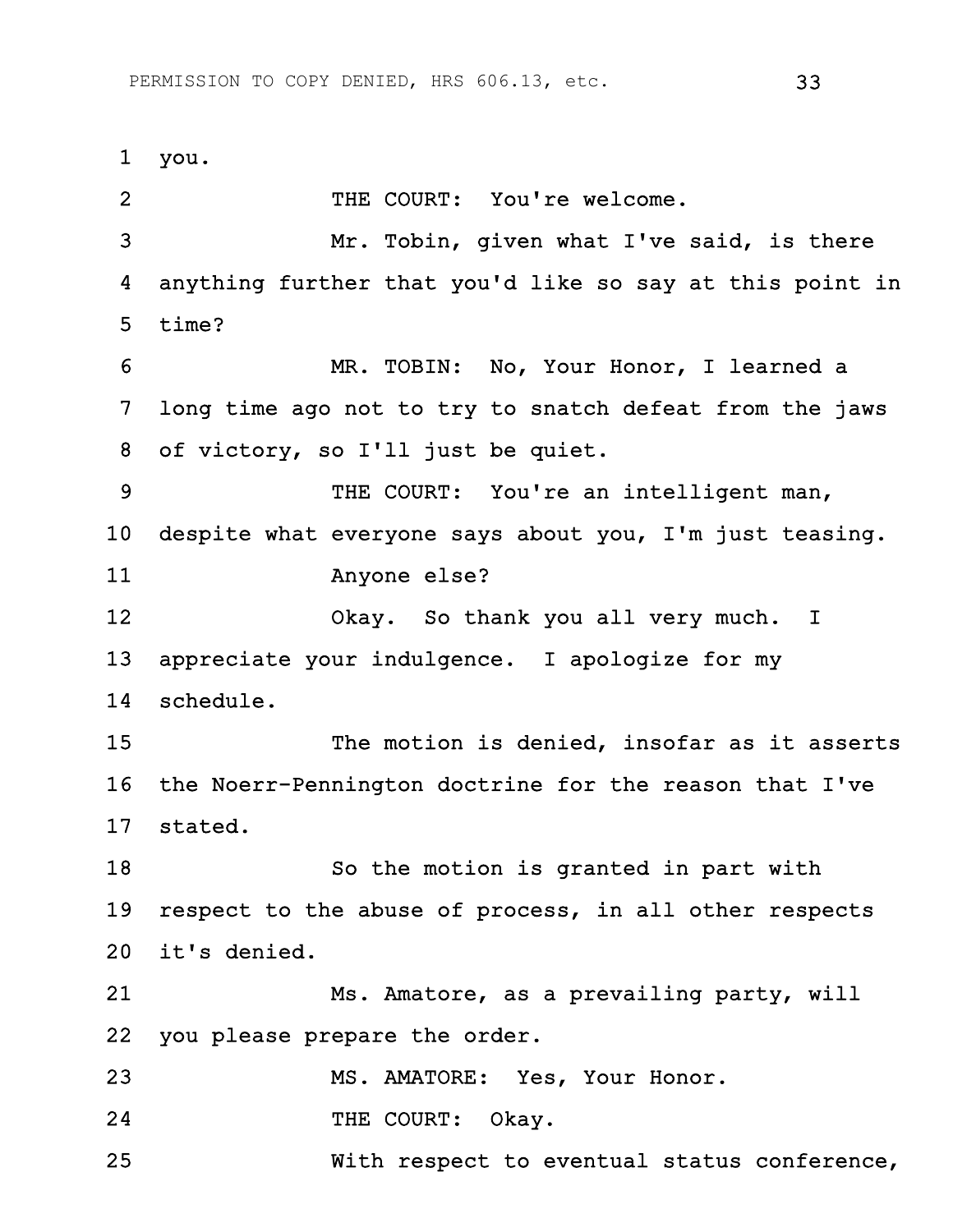1 I will rely on the attorneys to contact my chambers 2 about that. Please do what you can together. 3 That might not be much, but give it a shot 4 so we can have a more organized status conference, 5 eventually we'll set that up at a time once you folks 6 call us. Anything else while we're on the record, 7 Mr. Tobin? 8 MR. TOBIN: Your Honor, if I could just 9 quickly. On the abuse of process is that ruling with or 10 without prejudice? Would we be given leave to amend or 11 is that not part of your ruling? 12 THE COURT: You have not asked for leave to 13 amend. 14 MR. TOBIN: Okay. 15 THE COURT: Mr. Lau. 16 MR. LAU: Your Honor, I'm a bit confused. 17 Are you going to order the Noerr-Pennington part of the 18 motion be denied, or are you taking that under 19 advisement, such that, the parties can provide further 20 briefing on the issue, and the Court can come to its 21 final. 22 THE COURT: Thank you for seeking 23 clarification, Mr. Lau. 24 I am not taking anything under advisement. 25 The motion is denied in all respects, other than the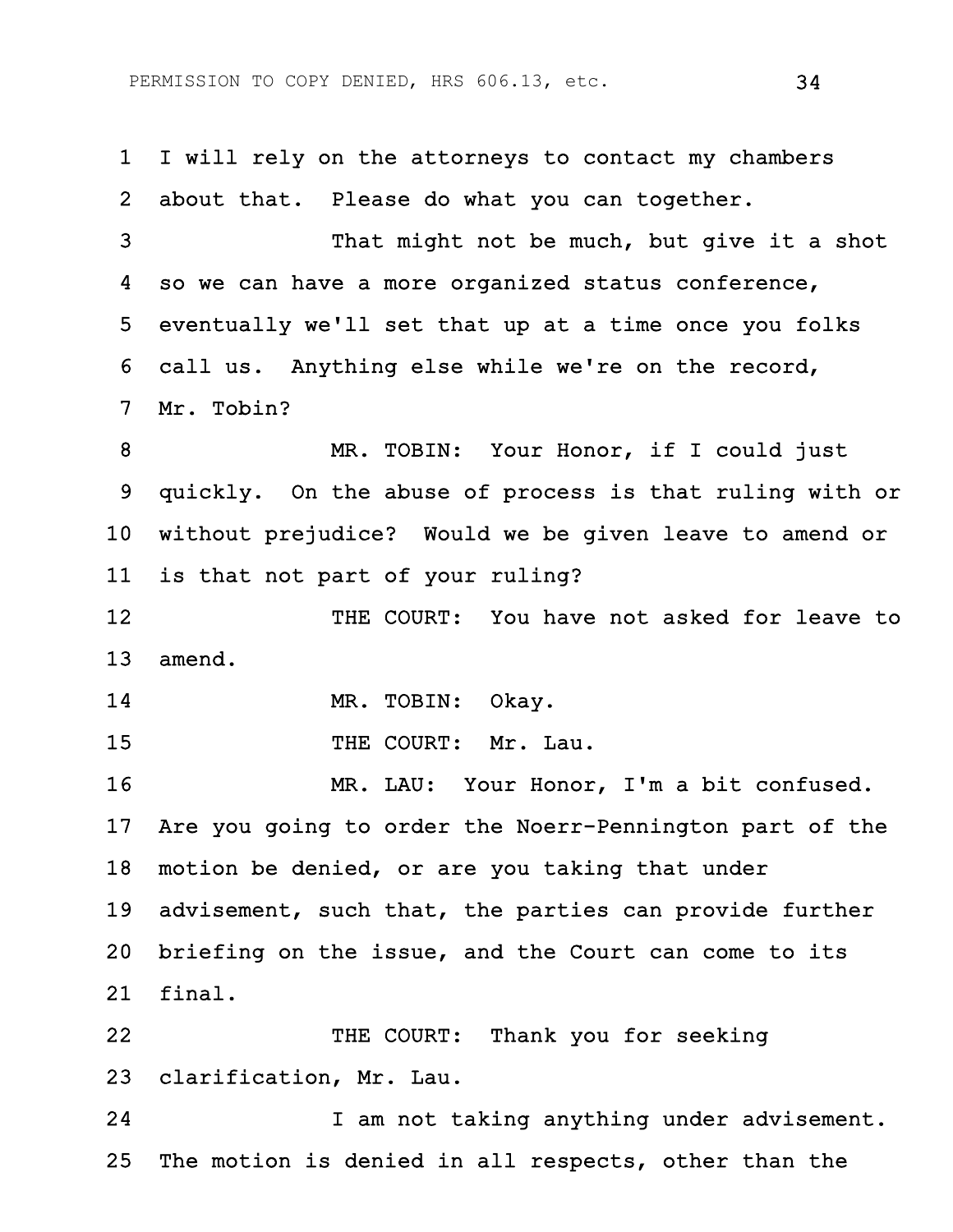1 one. 2 So but I'm not taking it under advisement. 3 All rulings short of final judgment are interlocutory, 4 so you can call that without prejudice if you want. 5 The point is, as I've said, on this record 6 and on these briefs, motion is denied. 7 It might bear further discussion informally 8 and possibly formally via motion, but that's not -- 9 that's what we have for today. 10 Anything else from anyone? 11 Okay. Thank you all. 12 We'll be in brief recess. 13 MR. TOBIN: Thank you, Your Honor. 14 MS. AMATORE: Thank you, Your Honor. 15 (Proceedings concluded at 9:45 a.m.)  $16$  --000--17 18 19 20 21 22 23 24

25